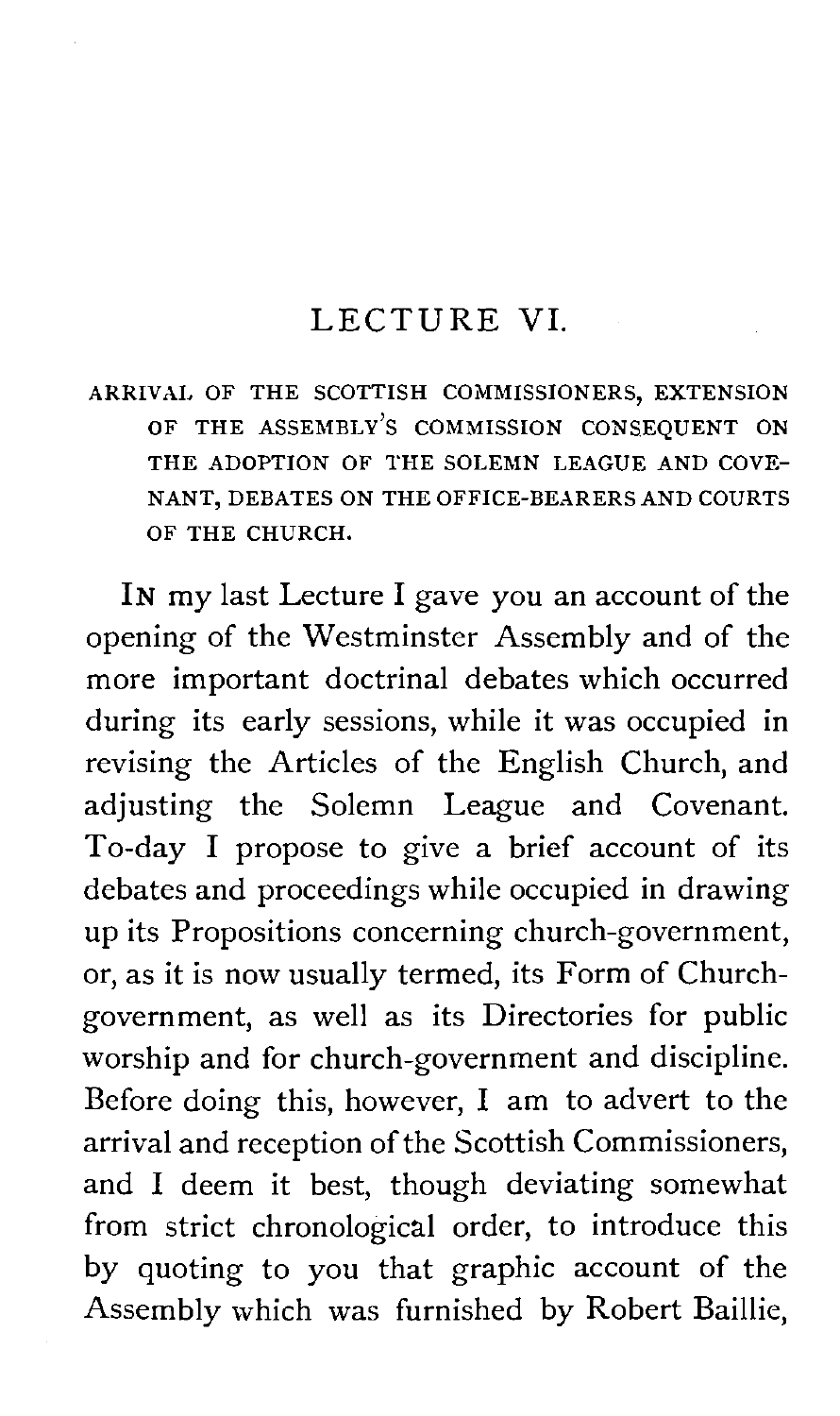one of these commissioners, shortly after the date at which we have arrived, and which, from its unique interest, has been quoted at length by almost all who profess to treat of the Assembly. After narrating briefly to that correspondent to whom he was to intrust so many of the secret actions and motives of himself and his brethren, his admission to the Assembly, and the welcome he received, Baillie (vol. ii. pp. 107-109) goes on as follows:-

' Here no mortal man may enter to see or hear, let be to sitt, without ane order in wryte from both Houses of Parliament. . . . The like of that Assemblie I did never see, and, as we hear say, the like was never in England, nor any where is shortlie lyke to be. They did sit in Henry the 7th's Chappell, in the place of the Convocation ; but since the weather grew cold, they did go to Jerusalem chamber,<sup>1</sup> a fair roome in the Abbey of Westminster, about the bounds of the Colledge fore-hall, but wyder.2 At the one end nearest the doore, and both sydes are stages of seats as in the new Assemblie-House at Edinburgh, but not so high ; for there

' The fairest room in the Dean's lodgings ' and ' for historical associations and artistic accessories second in interest ' only to the Abbey itself. It got its name either from the representations of gospel scenes on the old tapestry, wainscot, or stained glass, or from its proximity to the sanctuary, the place of peace. See Gilbert Scott's **Gleanings from** and Stanley's **Memorials of Westminster** *Abbey.* 

<sup>2</sup> This has generally been supposed to be the hall fronting the High Street, which continued till recently the Hall of Glasgow College. But the proportions of the Jerusalem Chamber are altogether different from those of that hall. It is not wider but narrower than it, and considerably higher in proportion to the length. The only explanation I **can** suggest is that which I gave at the meeting with Dean Stanley in **1875,** that Baillie spoke of a fore-hall or high hall which was demolished even in his own lifetime, and was of different proportions. *Letters,* **vol.** iii. p. 438.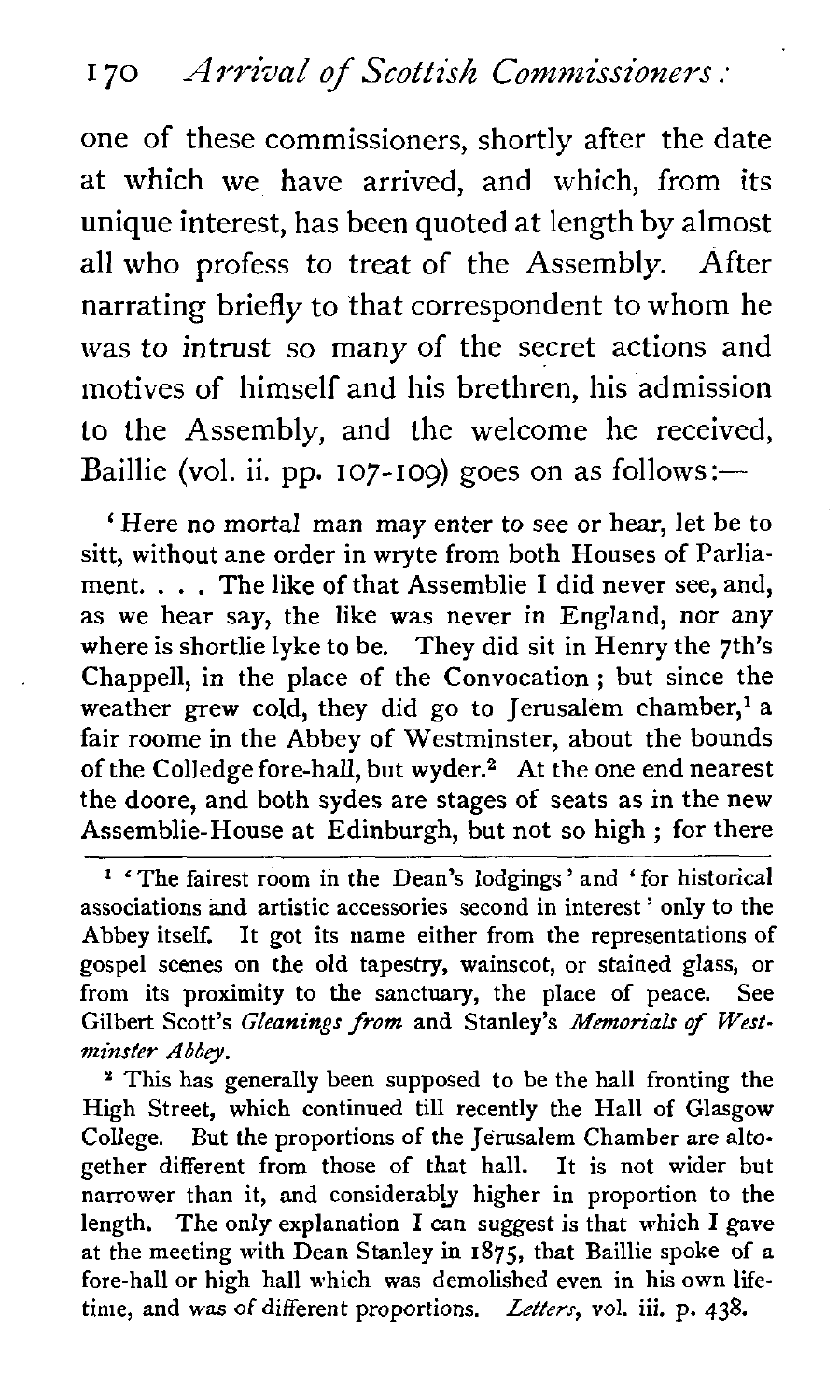will be roome but for five or six score. At the upmost end there is a chair set on ane frame, a foot from the floor, for the Mr. Proloqutor Dr. Twisse. Before it on the floor stand two chairs for the two Mr. Assessors, Dr. Burgess and Mr. Whyte. Before these two chairs, through the length of the roome, stands a table, at which sitt the two scribes, Mr. Byfield and Mr. Roborough. The house is all well hung [with tapestry], and hes a good fyre, which is some dainties at London. Foranent the table, upon the Prologutor's right hand, there are three or four rankes of formes. On the lowest we five doe sit. Upon the other, at our backs, the members of Parliament deputed to the Assemblie. On the formes foranent us, on the Proloqutor's left hand, going from the upper end of the house to the chimney, and at the other end of the house, and backsyde of the table, till it come about to our seats, are four or five stages of forms, whereupon their divines sitts as they please; albeit commonlie they keep the same place. From the chimney to the door there are no seats, but a voyd for passage. The Lords of Parliament use to sit on chairs, in that voyd, about the fire.  $\ldots$ . We meet every day of the week, but Saturday.<br>We sitt commonlie from nine to one or two afternoon. The  $W_{\text{P}}$  sitt commonlie from nine to one or two afternoon. Proloqutor at the beginning and end hes a short prayer. The man, as the world knows, is very learned in the questions he hes studied, and very good, beloved of all, and highlie esteemed : but merelie bookish, and not much, as it seems, acquaint with conceived prayer, [and] among the unfittest of all the company for any action ; so after the prayer he sitts mute. It was the canny convoyance of these who guides most matters for their own interest to plant such a man of purpose in the chaire. The one assessour, our good friend Mr. Whyte, hes keeped in of the gout since our coming ; the other, Dr. Burgess, a very active and sharpe man, supplies, so farr as is decent, the Proloqutor's place. Ordinarlie there will be present above threescore of their divines. These are divided in[to] three Committees ; in one whereof every man is a member. No man is excluded who pleases to come to any of the three. Every Committee, as the Parliament gives order in wryte to take any purpose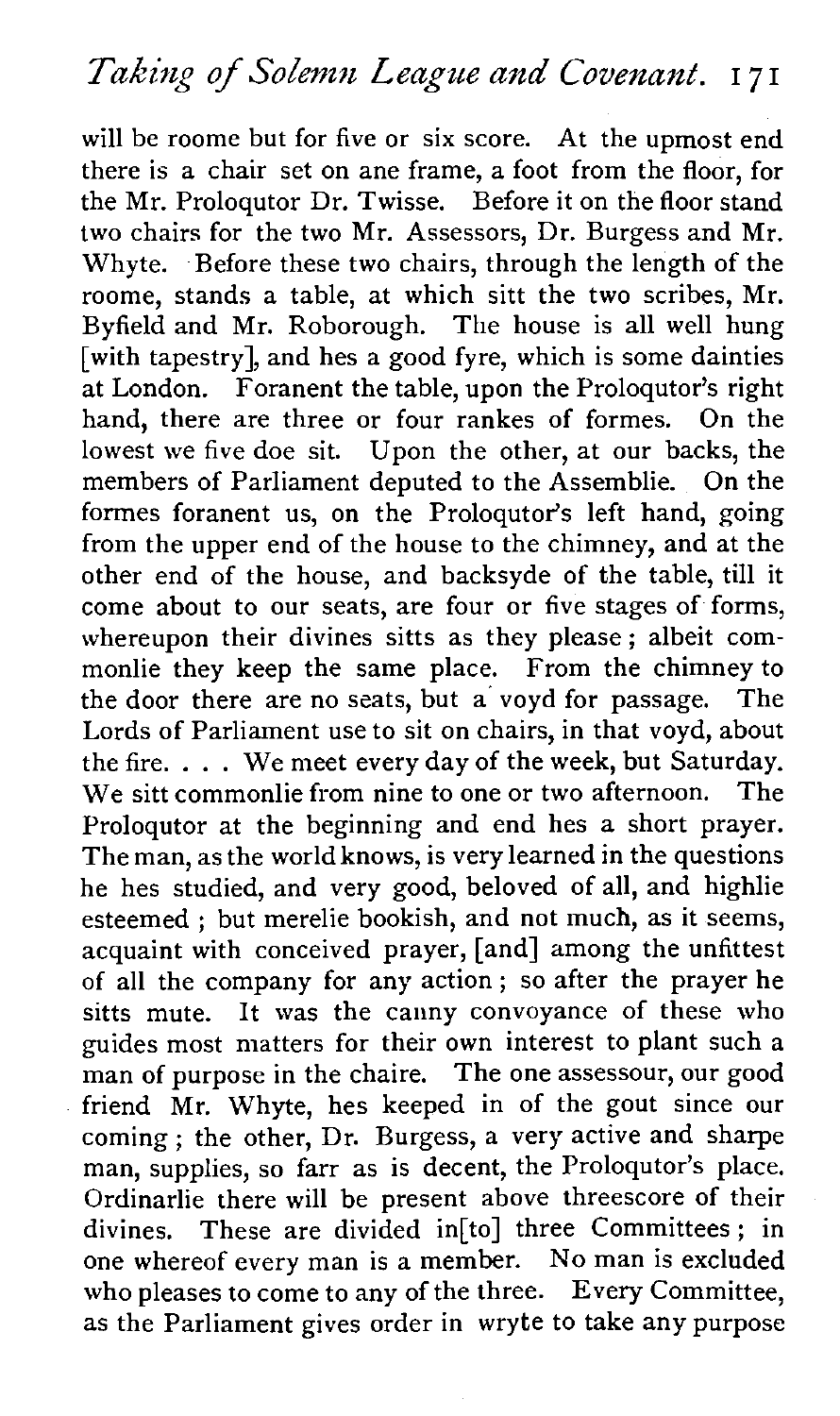to consideration, takes a portion, and in their afternoon meeting prepares matters for the Assemblie, setts doune their minde in distinct propositions, backs their propositions with texts of Scripture. After the prayer, Mr. Byfield the scribe, reads the proposition and Scriptures, whereupon the Assemblie debates in a most grave and orderlie way. No man is called up to speak [as was then the custom in the Scotch Assembly] ; bot who stands up of his own accord, he speaks so long as he will without interruption. If two or three stand up at once, then the divines confusedlie calls on his name whom they desyre to hear first : On whom the loudest and maniest voices call, he speaks. No man speaks to any but to the Proloqutor. They harangue long and very learnedlie. They studie the questions well before hand, and prepare their speeches; but withall the men are exceeding prompt, and well spoken. I doe marvell at the very accurate and extemporall replyes that many of them usuallie doe make. When, upon every proposition by itself, and on everie text of Scripture that is brought to confirme it, every man who will hes said his whole minde, and the replyes, and duplies, and triplies, are heard ; then the most part calls, To the question. Byfield the scribe rises from the table, and comes to the Proloqutor's chair, who, from the scribe's book, reads the proposition, and says, as many as are in opinion that the question is well stated in the proposition, let them say Aye ; when Aye is heard, he says, as many as think otherwise, say No. If the difference of Aye's and No's be cleare, as usuallie it is, then the question is *ordered* by the scribes, and they go on to debate the first<br>Scripture alleadged for proof of the proposition. If the Scripture alleadged for proof of the proposition. sound of Aye and No be near equall, then sayes the Proloqutor, as many as say Aye, stand up ; while they stand, the scribe and others number them in their minde ; when they sitt down, the No's are bidden stand, and they likewise are numbered. This way is clear enough, and saves a great deal of time, which we spend in reading our catalogue. When a question is once ordered, there is no more debate of that matter ; but if a man will vaige, he is quicklie taken up by Mr. Assessor, or many others, confusedlie crying,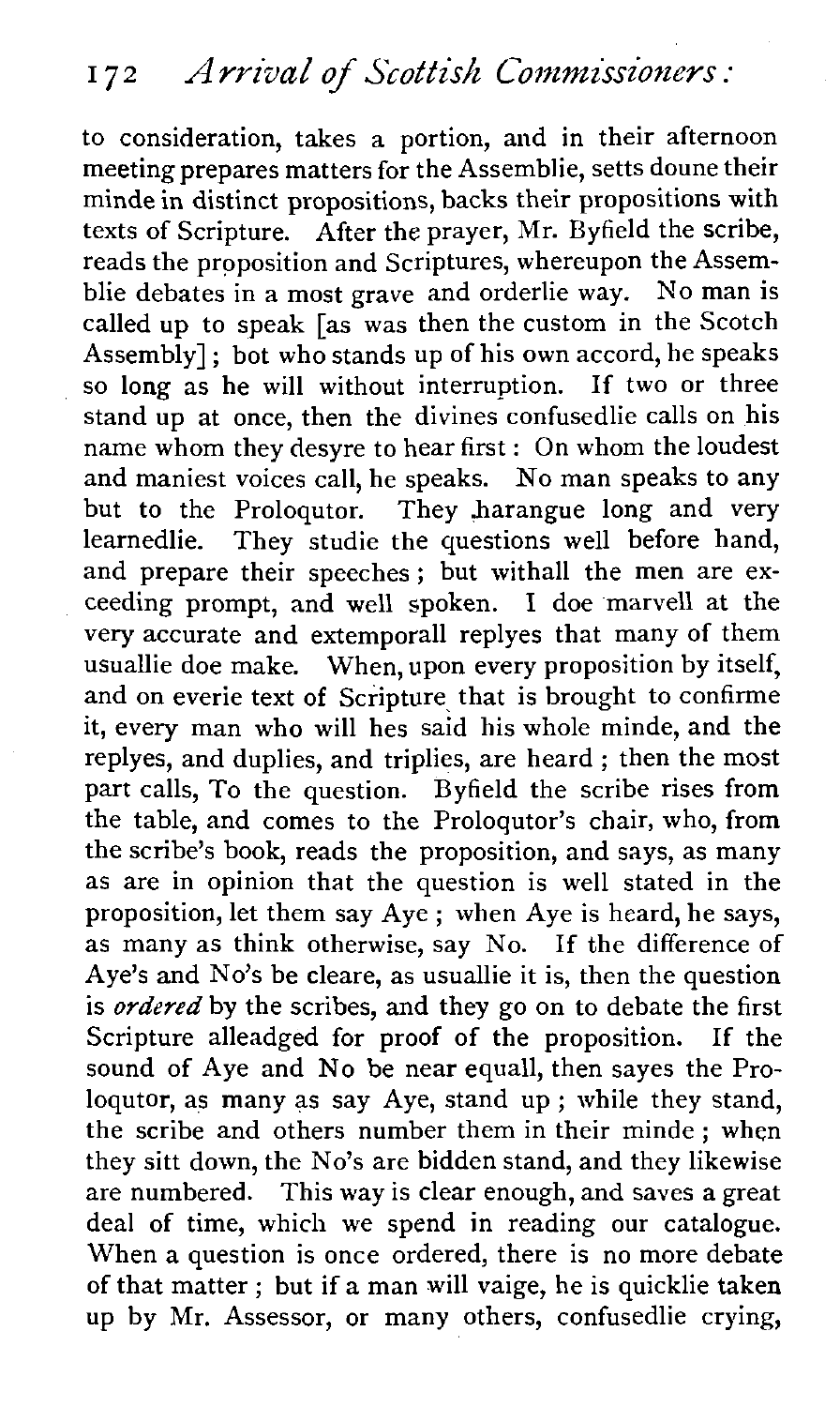#### *Takzng of Solemn League and* **Covenant.** *I 73*

Speak to order, to order. No man contradicts another expresslie by name, but most discreetlie speaks to the Proloqutor, and at most holds on the generall, The Reverend brother, who latelie or last spoke, on this hand, on that syde, above, or below. I thought meet once for all to give yow a taste of the outward form of their Assemblie. They follow the way of their Parliament. Much of their way is good, and worthie of our imitation **:l** only their longsomenesse is wofull at this time, when the Church and Kingdome lyes under a most lamentable anarchy and confusion.'

Many memorable meetings have taken place in this Jerusalem Chamber since the middle of the 17th century, but to the descendants of the old Puritans, perhaps none more memorable than that which took place on the 22d July 1875, when the representatives of the Presbyterian churches of England, Scotland, Ireland, the United States, and Canada, having agreed on the basis of our general Presbyterian Alliance, adjourned to the old Abbey of Westminster, and under the guidance of its kindly Dean, clad not in his robes of office, but in plain black gown and bands, streamed into and filled the old chamber where their fathers sat and elaborated those standards which we still revere. The Dean, taking the chair and asking us to regard him for the time as our Prolocutor, proceeded in the frankest way to discuss with us various details referred to in the above extract from Baillie ; with a merry twinkle in his eye he quoted to us some of

<sup>1</sup> It has been adopted more entirely by the American than it yet has by the Scottish churches.

 $\bullet$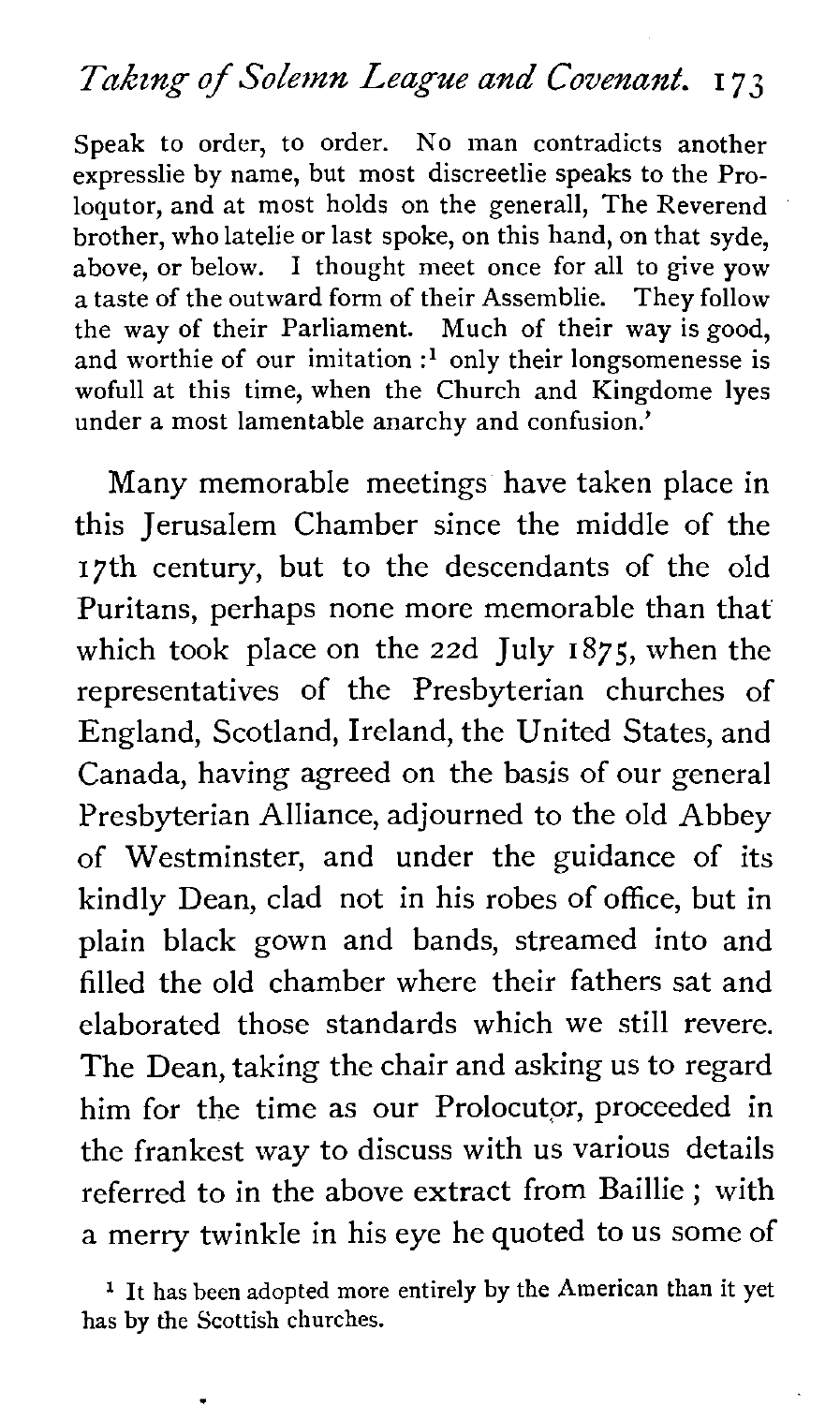the sharp sayings of Selden, and promised that, in the series of decorations of a historical character then being arranged round the walls of the chamber, a place would be given to the great Puritan Assembly. This promise he was spared to fulfil, though he has made choice of an incident which, notwithstanding the halo of romance with which tradition has surrounded it, is of very doubtful authenticity.

It was on the 14th September that intimation was given to the Assembly that certain Commissioners from the Church of Scotland had arrived, and desired next day to come in to the Assembly, as they had been authorised by the Houses to do. These were Alexander Henderson, George Gillespie -the one their most trusted leader, the other their ablest debater-and John, Lord Maitland, then a 'very gracious youth,' and found most useful in keeping up friendly relations between the Scotch and the House of Lords. When they appeared the following day, the Covenant, as finally adjusted, was being read, and when that had been finished, an address of welcome was made to them by the Prolocutor, and seconded by the ever-ready and copious Dr. Hoyle, something being added by Mr. Case, though he had not been specially appointed to speak as the others had been. Henderson, in name of the Scottish Commissioners, made a suitable reply to these addresses, expressing the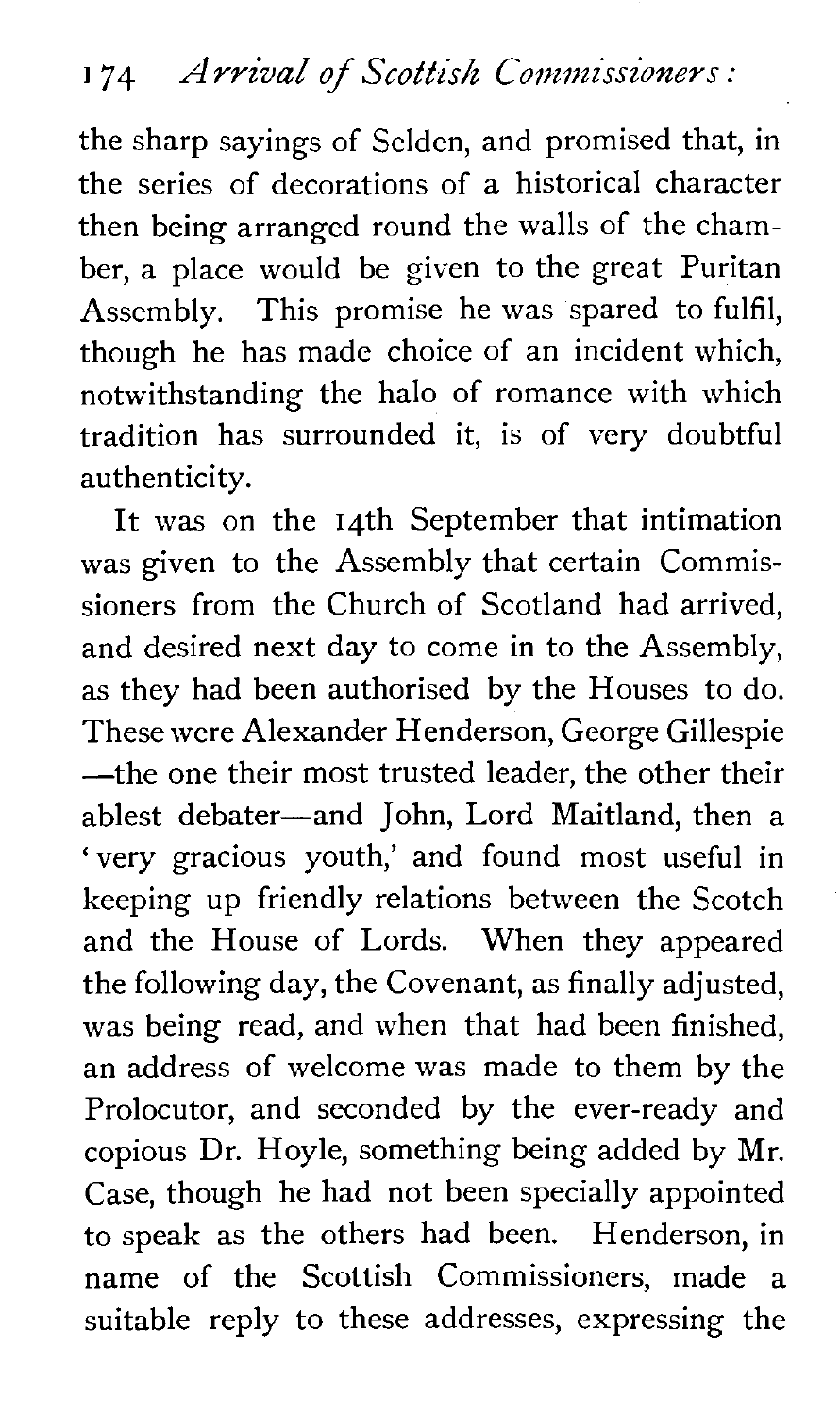deep sympathy of the Scottish nation with them in their many troubles, their earnest resolve to make common cause with them in the war, and to aid them to their utmost power. He also expressed their readiness as Commissioners to take part in the important work in which the Assembly was engaged. At the same time he claimed that, in all matters of uniformity between the churches and the two kingdoms, they should be dealt with, not as so many units in the Assembly, but as the representatives of one of the covenanting churches and nations. After this the Assembly resumed consideration of the Covenant, and full explanations were given to the Scotch Commissioners of the clauses which had been previously debated and the alterations proposed to be made on one or two of them. When all had passed with general consent and cheerfulness, and Dr. Burgess, who had been suspended for opposing it, but had since made his peace with the Houses, had also made his explanations to the Assembly, the Prolocutor gave thanks to God 'for the sweet concurrence' in the Covenant. It was resolved that it should forthwith be taken by the Houses and the Assembly with all solemnity. Accordingly, on Monday the 25th September the members of the House of Commons and of the Assembly met for this purpose in St. Margaret's Church, Westminster. This little church on the north side of the Abbey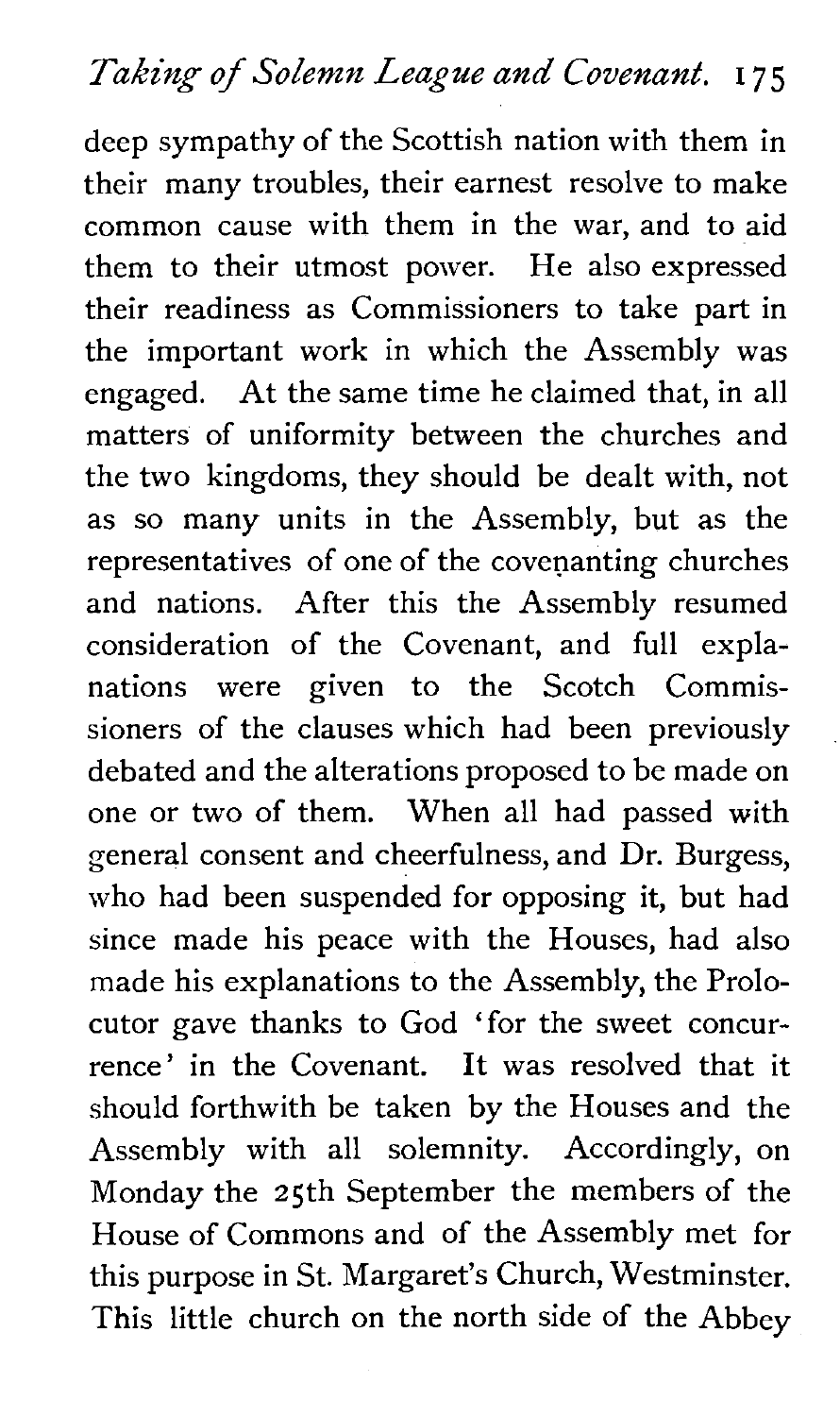### I 76 Arrival **of Scottish Commissioners** :

is almost dwarfed by its more stately neighbour, but it had a consequence of its own from its being the church to which the members of the Houses, and especially of the House of Commons, were accustomed on special occasions to resort, and where, after the meeting of the Long Parliament, they had insisted on having the Communion administered to them in the old way which had been followed in most parish churches before Laud began his innovations, **i.e.** with the Communion table brought out from under the East wall into the middle of the church or chancel. On that occasion Dr. Gauden had officiated, and preached a very notable sermon. *(Journals,* ii. 24, **37,** 41.)

The following is Lightfoot's' account of the memorable service at the taking of the Covenant on 25th September :- 'After a Psalm given by Mr. Wilson, picking several verses to suit the present occasion out of several Psalms, Mr. White prayed near upon an hour. Then he came down out of the pulpit, and Mr. Nye went up and made an exhortation of another hour long. After he had done, Mr. Henderson, out of the seat where he sat, did the like-all tending to forward the Covenant. Then Mr. Nye being in the pulpit still, read the Covenant, and at every clause of it the House of Commons and we of the Assembly held up our hands and gave our consent thereby to it, and then

<sup>1</sup> *fournal* in vol. xiii. p. 19 of Pitman's edition of his works.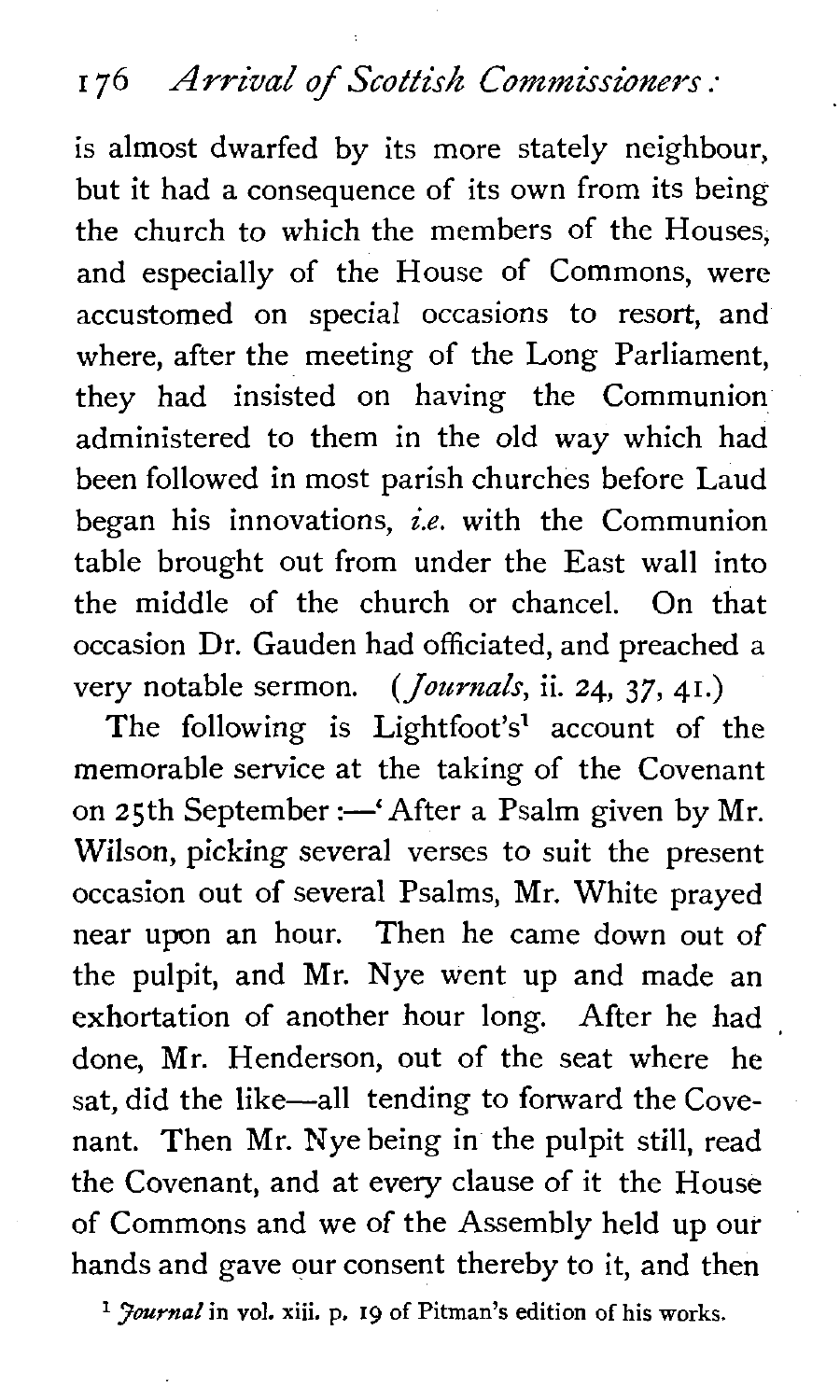# **Taking of Solemn League and Covenant. I** 7 7

all went into the chancel and subscribed our hands. Afterwards we had a prayer by Dr. Gouge, and another psalm by Mr. Wilson, and departed to the Assembly again, and after prayer adjourned till Thursday morning because of the fast.' Two hundred and twenty-eight members of the House of Commons on that day lifted up their hands to heaven, worshipping the great name of God, and promising to be faithful in His covenant. Among these is found the name of Oliver Cromwell, who, like Nye, was either not disinclined at that juncture to make common cause with the Presbyterians, or wished not to be thought so as yet. In a few years after, acting on the principle laid down by Nye, in a debate to which I have previously referred, that national ecclesiastical assemblies were pernicious to civil states and kingdoms, Cromwell by his soldiers forcibly dissolved the General Assembly of the Scottish Church which they thought he had covenanted to preserve to them.<sup>1</sup>

A few days before the Covenant was taken by the House of Commons the tide of war which had

' 'This act of tyranny,' as Dr. M'Crie says, ' must of course be pronounced justifiable on the above principle;' but then what becomes of the other principle ostentatiously advocated by both of them, of tolerating all Churches ? Was it that Cromwell, like many less noble-hearted and less Christian men, found it easier to cut than to loose the Gordian knot, to govern by military power than to consolidate the institutions of the country and to guide and control the deliberations of its free representative assemblies, either civil or religious ?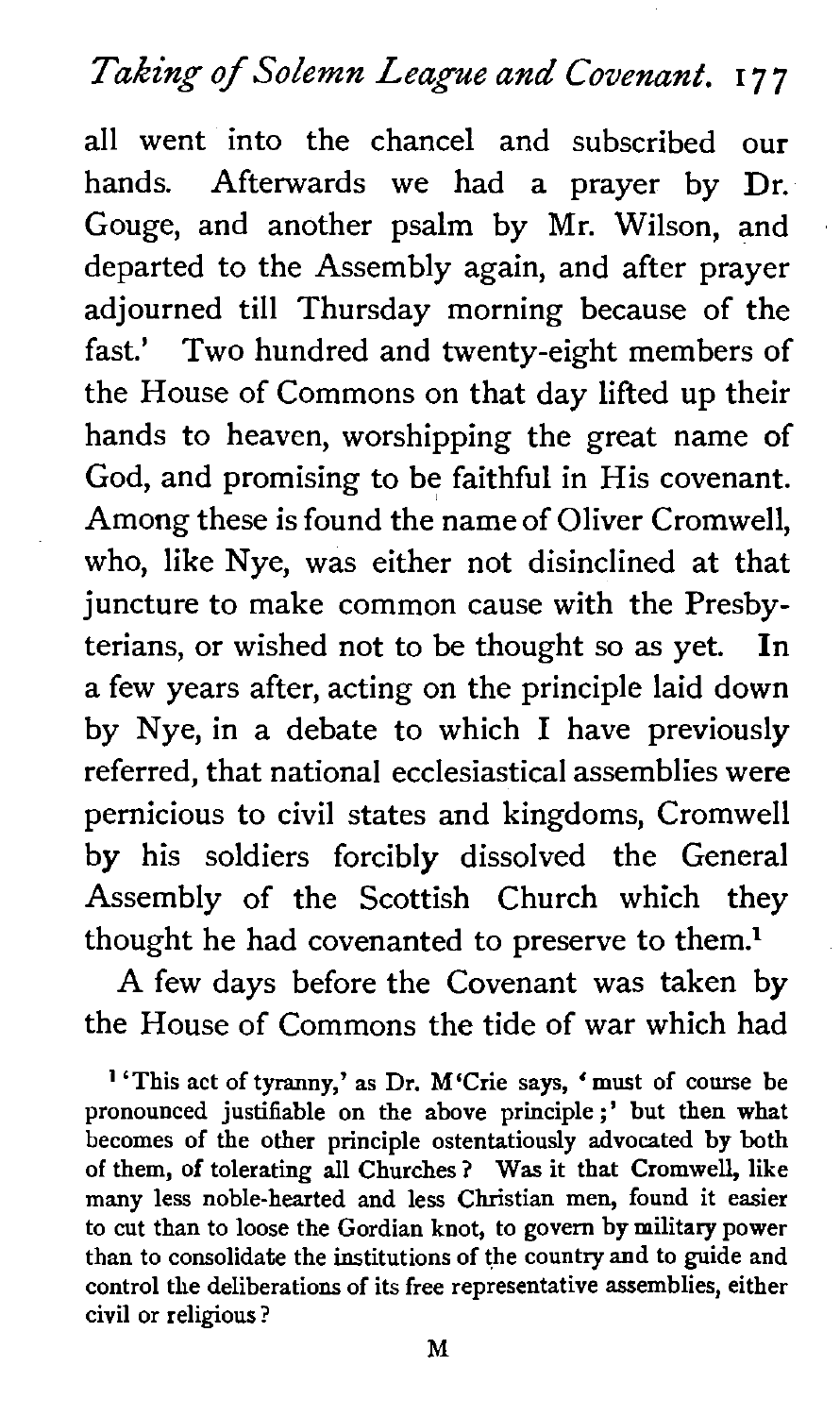set in so heavily against them had again turned. Gloucester, besieged 'by the flower of the English nobility and gentry with courage as high as became their birth,' had been relieved by the Parliamentary forces, and a battle had been fought at Newbury in Berkshire on Wednesday, 20th September, particulars of which must have reached them before they held up their hands to heaven. 'Perchance,' Dr. Stoughton has it, 'some held them up all the more firmlyinconsequence of what they had just been told of the persistent valour of the army. For all along the valley . . . Essex's men, wearing fern and broom in their hats, had fought from four o'clock in the morning till ten at night.' 'Much prowess,' says the contemporary account, 'was showed on both sides, and when night came on the royal forces' still stood in good order on the further side of the heath, but by next morning they were gone, and the Parliamentary army marched quietly over the ground they had occupied? On his return to London the Lord General was received with every demonstration of joy-even the Assembly of Divines waiting on him in the painted chamber

**<sup>1</sup>**The same morning the following paper was received by Essex from Prince Rupert : 'We desire to know from the Earl of Essex whether he have the Viscount Falkland, Captain Bertue, etc., prisoners, or whether he have their dead bodies, and if he have, that liberty may be granted to their servants to fetch them away.' Truly, as the chronicler concludes, ' there isno victory in civil war that can bring the conqueror a perfect triumph,' and Essex might well be 'sorry for the loss of so many gallant gentlemen on the other side.'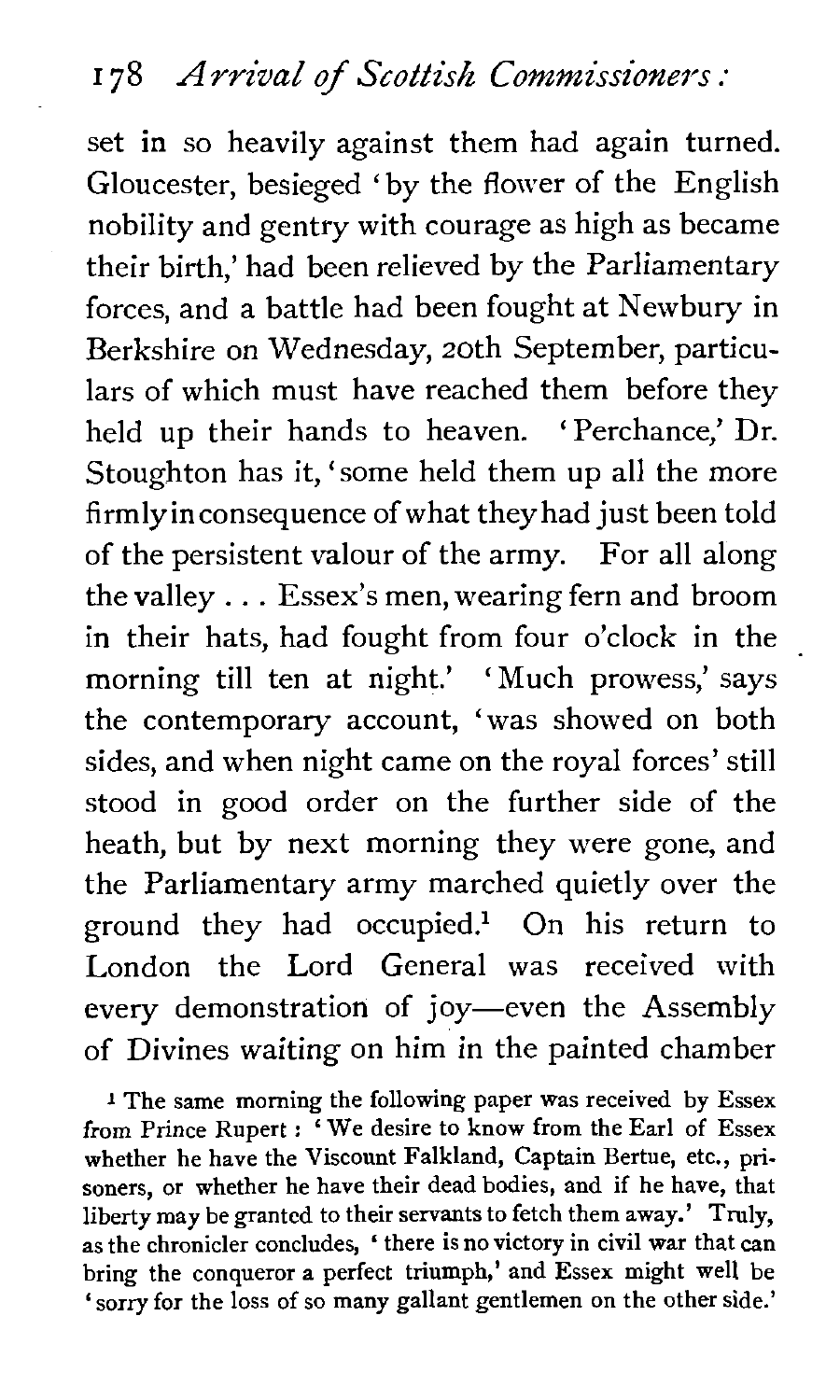## **Taking** *of Solemn League and* **Covenant. 1** *79*

to offer him their congratulations. The Prolocutor made a speech on the occasion, and the General returned thanks for the honour done him.

It was not till the 15th October that the Covenant was sworn by Essex and the peers of the Parliamentary party—'the little house of Lords,' as Baillie calls them,—along with the city authorities, the officers of the army, and the Scotch, resident in the city ; and the same day, or on the Lord's day following, it was tendered in a number of the city churches to the parishioners, and soon after was sent into the provinces along with an address explaining those things in it which seemed to create difficulty, and urging its being taken without delay by all leal-hearted supporters of the Parliamentary cause.

The Solemn Leagueand Covenant being adopted, the Scotch did not delay to urge on the practical fulfilment of those engagements for reformation and uniformity in religion which had been placed in the forefront of it and gave it its main value in their eyes. The Westminster Assembly, originally called to reform the government and liturgy of the Church of England and to vindicate and clear its doctrines from false aspersions, had now its mission extended, and elevated into the preparation of a common confession of faith, catechisms and directories for public worship and churchgovernment for the churches of the three king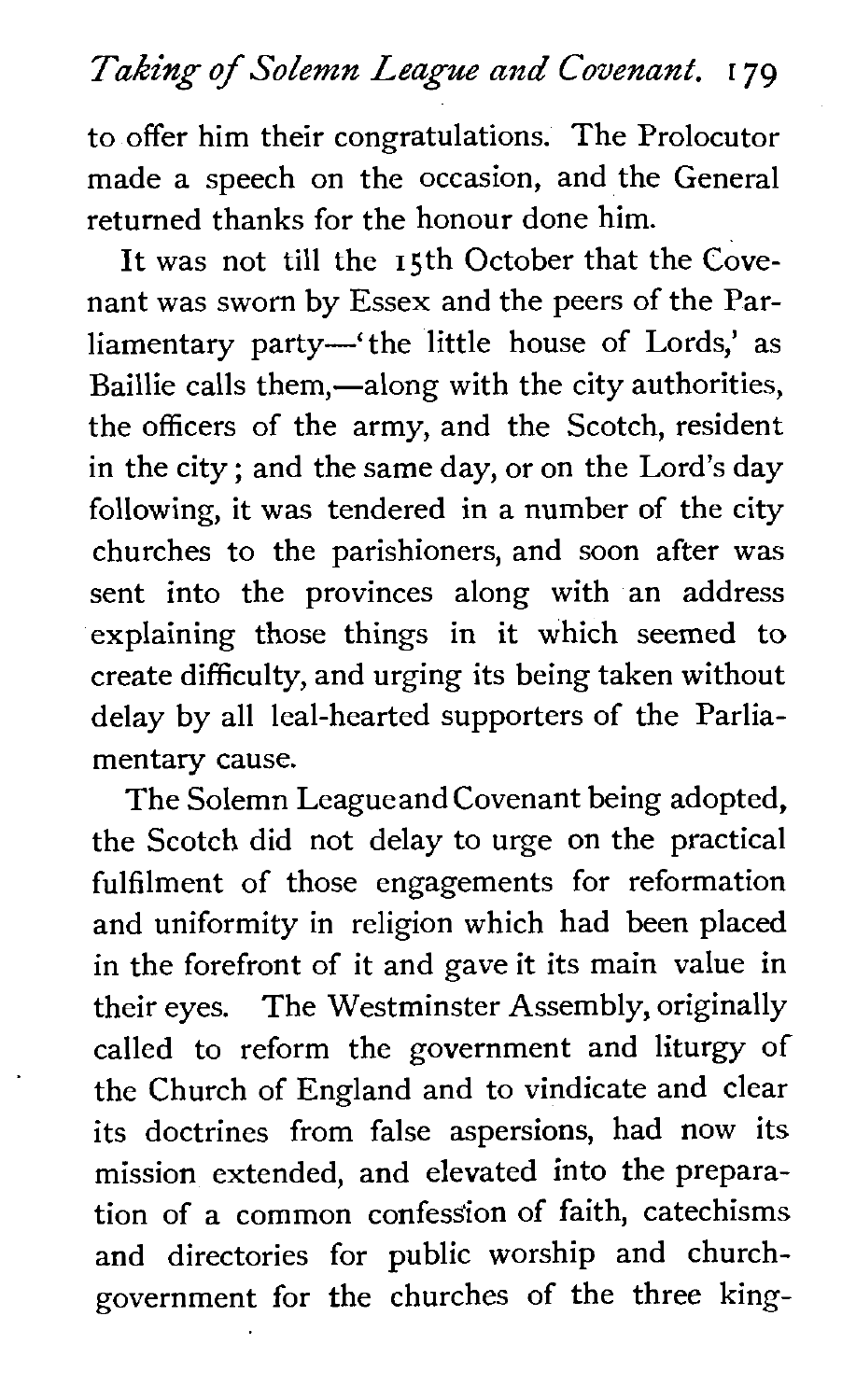doms. The Scotch had long maintained that the question of church-government was the true key of the position, and must be first won if they were to be settled rightly. Others than mere worldly tacticians might have hinted to them that the discussion of it was likely to engender strife and begin alienations which it was their duty and might be their wisdom to allay or delay to the very uttermost ; but they deemed it so necessary that they brought every influence to bear on the Houses to induce them to give directions that it should be set about without loss of time ; and with all their abhorrence of Erastianism they did not scruple on various occasions to bring the influence of the Houses to bear on the Assembly in this way. So on Thursday, 12th October, the Assembly 'being at that instant very busy upon the XVIth Article, and upon that clause of it which mentions departure from grace,' there came an order to them from both Houses of Parliament enjoining<sup>1</sup> them forthwith to ' confer and treat among themselves of such a discipline and government as may be most agreeable to God's holy word, and most apt to procure and preserve the peace of the Church at home, and nearer agreement with the Church of Scotland and other Reformed Churches abroad ;' . . . and also of 'the directory of worship, or liturgy, hereafter to be in the Church, and to deliver their opinions and advices of and touching the same to

' **Lightfoot's** *Journal,* **p. 17.**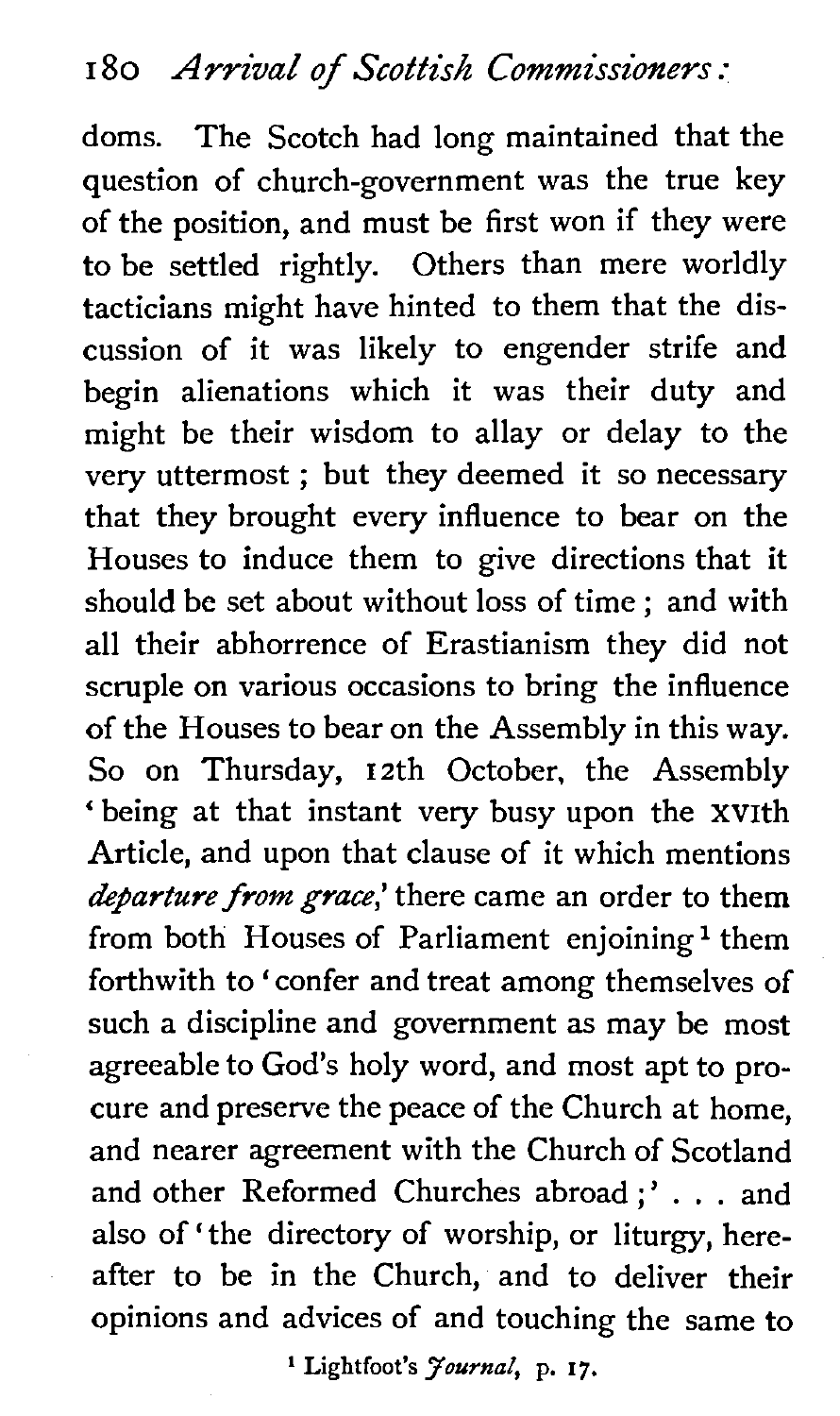### Extension of Assembly's Commission, etc. 181

both or either of the Houses of Parliament with all convenient speed. . . .' It was in pursuance of this order that they began and prosecuted to the bitter end those almost interminable debates with the Independents which, fragmentarily as they are taken down, fill so large a portion of vols. i. and ii. of the MS. minutes of the Assembly, and which are more summarily and sometimes more vividly described in Lightfoot's *journal1* and in Gillespie's Notes? The *vidimus* of the several votes and resolutions prefixed to the latter, and probably copied for Gillespie from some official document, is only less valuable as a synopsis of their labours in this department of their work than the ' Propositions concerning Church-Government,' and the ' Directory for Church-Government, Ordination of ministers, and Excommunication,' in which they themselves embodied the matured results of their deliberations. The work began, like all their most serious work, with a solemn fast-a day of humiliation and prayer to implore God's guidance in and blessing on their labours. Burgess, Goodwin, and Stanton led their devotions, and Whitaker and Palmer preached. On the two following days the method of procedure was considered, and several keen discussions took place upon it as to whether they should begin by debating generally if the Scripture contains a rule of church-government, ' **Forming vol. xiii. of his Works.** % **In vol.** ii. **of his Works.**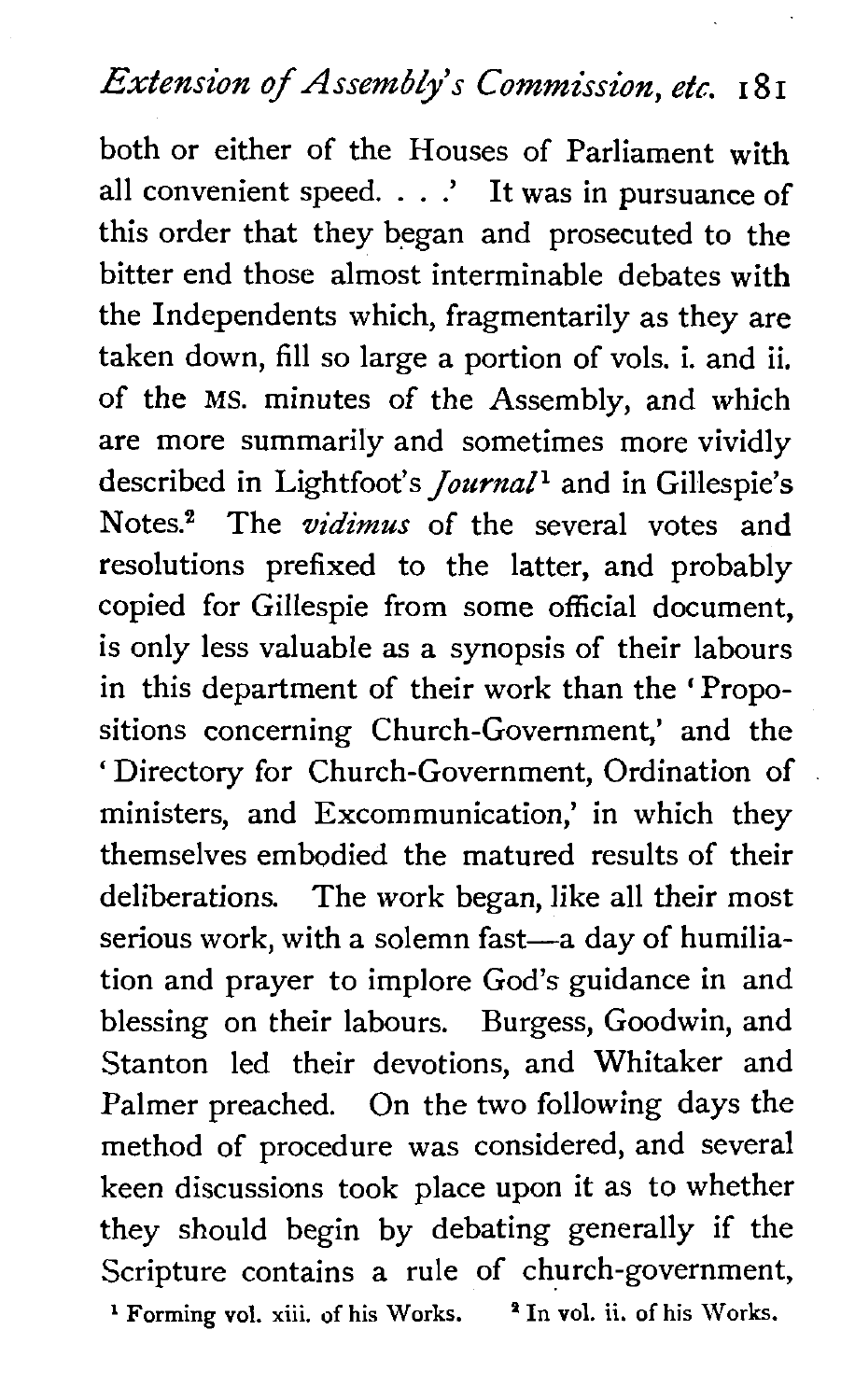or by defining what is the meaning of this word Church, or, passing over these questions in the first instance, should proceed at once to particulars, and debate of the government and governors of the Church. This last course was ultimately agreed on as likely to stave off as long as possible the discussion of matters on which they already began to fear they might not be able to secure entire agreement. The next day careful and elaborate reports were presented to the Assembly by the second and third committees on the subject of the officers of the Church. The third committee presented the first draft of that marvellous paragraph which still stands at the head of the Propositions concerning Church-Government as usually printed in Scotland ; 'Jesus Christ, upon whose shoulders the government is, whose name is called Wonderful, Counsellor, The mighty God, The everlasting Father, The Prince of Peace, of the increase of whose government and peace there shall be no end, etc., He being ascended far above all heavens and filling all things, etc., hath appointed officers in the Church the names whereof are these' (or, as it was slightly altered by the Assembly, ' hath given all officers necessary for the edification of His Church . . . some whereof are extraordinary, some ordinary'). To this is subjoined a list of their names and of the passages of Scripture which refer to them. The second com-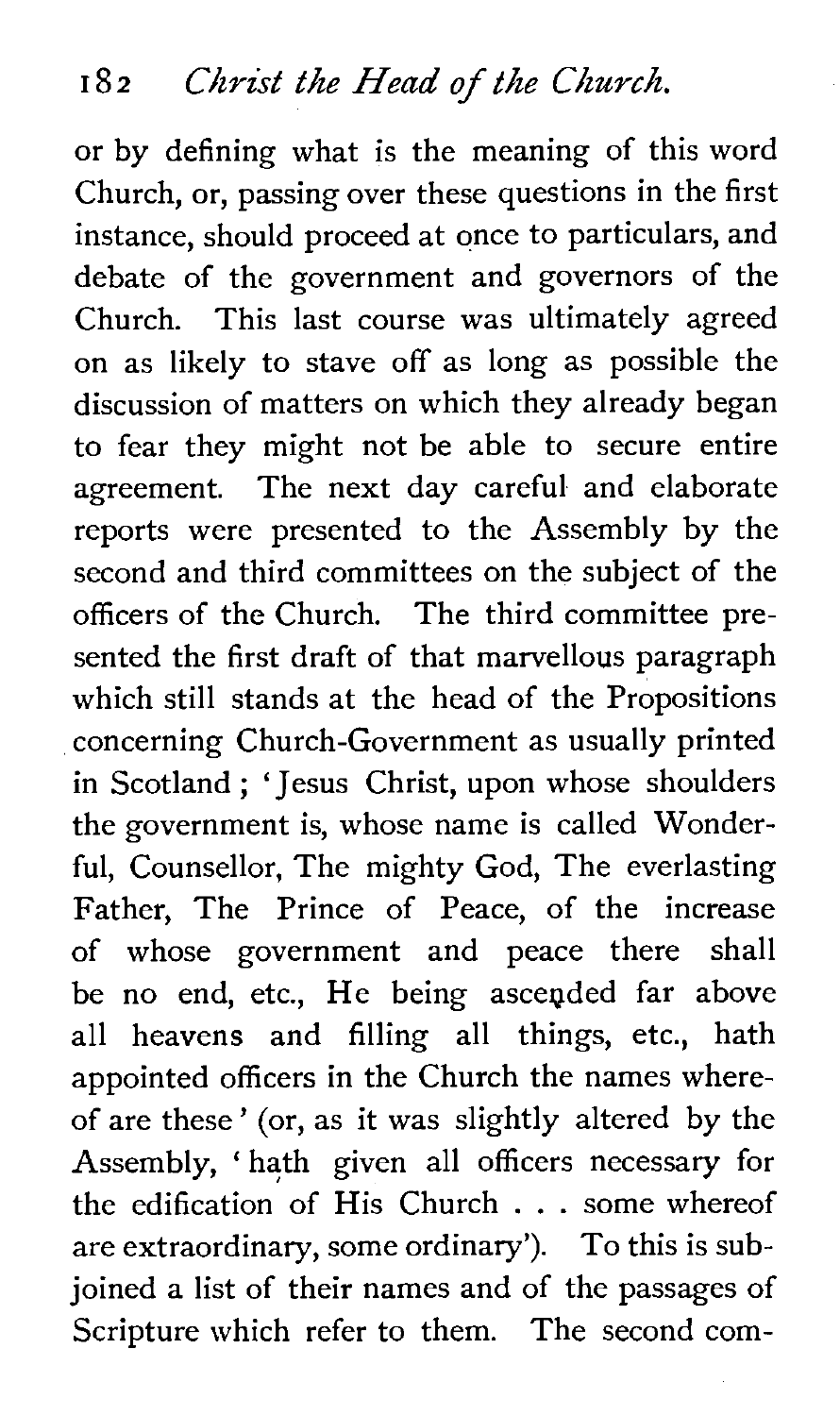#### *Christ the* Head **of** *the Church.* **<sup>183</sup>**

mittee gave in a paragraph which, with slight alterations, passed the Assembly on the following day, and is inserted by Gillespie in the **vidimus**  prefixed to his notes, though it has not been formally embodied either in the Propositions or the Directory : ' Christ, who is priest, prophet, king and head of the Church, hath fulness of power, and containeth all other offices by way of eminency in himself, and therefore hath many of their names attributed to him.' To this were appended the Scripture proofs, and detailed enumeration of the names of office given to Christ in Scripture, viz., apostle, pastor or shepherd, bishop or overseer, teacher, minister or  $\delta t \acute{\alpha} \kappa \nu \nu \circ$ . The 'captiousness' of the dissenting brethren began to show itself even here, Mr. Goodwin excepting against the introduction of Christ's headship because that was properly no office **in** the Church, but over it. In this debate also one of many conclusive proofs was furnished that however the divines may for convenience have availed themselves of the little gilt English Bibles, which, as Selden taunted them, they carried in their pockets, they could, when need required, refer to and discuss the original text.<sup>1</sup> The last place adduced by the committee in proof

<sup>1</sup> Lightfoot's *Journal*, Gillespie's notes, and the Ms. minutes show how frequently and ably this was done. In fact there were other little gilt books then in use among ministers, specimens of which are still preserved,-Greek New Testaments bound up with English metrical Psalms, which Selden may have mistaken for the other.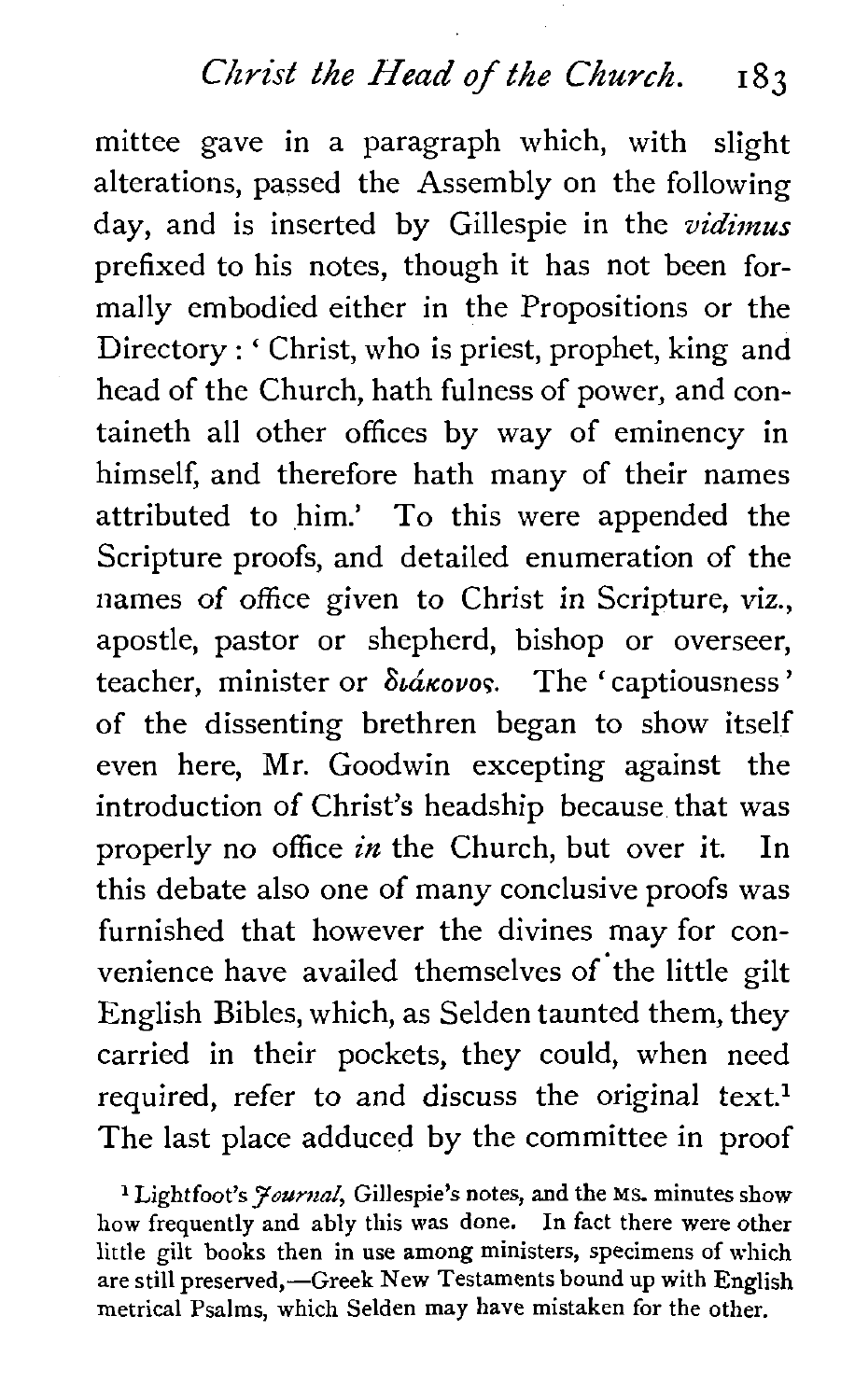of the kingship of Christ was Rev. xv. **3,** where, according to the common or received text, he is called King of Saints (Bagilevs Tay aylay). Even Goodwin, who had objected to the other proofs as not quite germane to the subject, was disposed to pass this. But Seaman, the great Orientalist, reminded them that the reading in some copies was not  $\partial y/\partial x$  but  $\partial \partial y/\partial y$ , and Lightfoot added that this reading was confirmed by the Syriac version, whereupon the passage was not further pressed.

Long and exhaustive debates followed about the officers of the Church, both the extraordinary, who were defined to be the apostle, the evangelist, and the prophet; and the ordinary, under which designation were included the pastor and teacher, the elder and the deacon. There was much discussion as to whether the teacher or doctor should be defined as an officer distinct from the pastor, as he had been by several of the Reformed Churches in their confessions or books of discipline, or should be represented simply as a pastor discharging a particular set of duties, which it was competent for all to discharge, but which, where there were more than one pastor, might be competently assigned to that one among them whose gifts best fitted him for teaching or expounding Scripture. The Independents contended not only that the offices were distinct, but also that every congregation, as far as possible, should have its doctor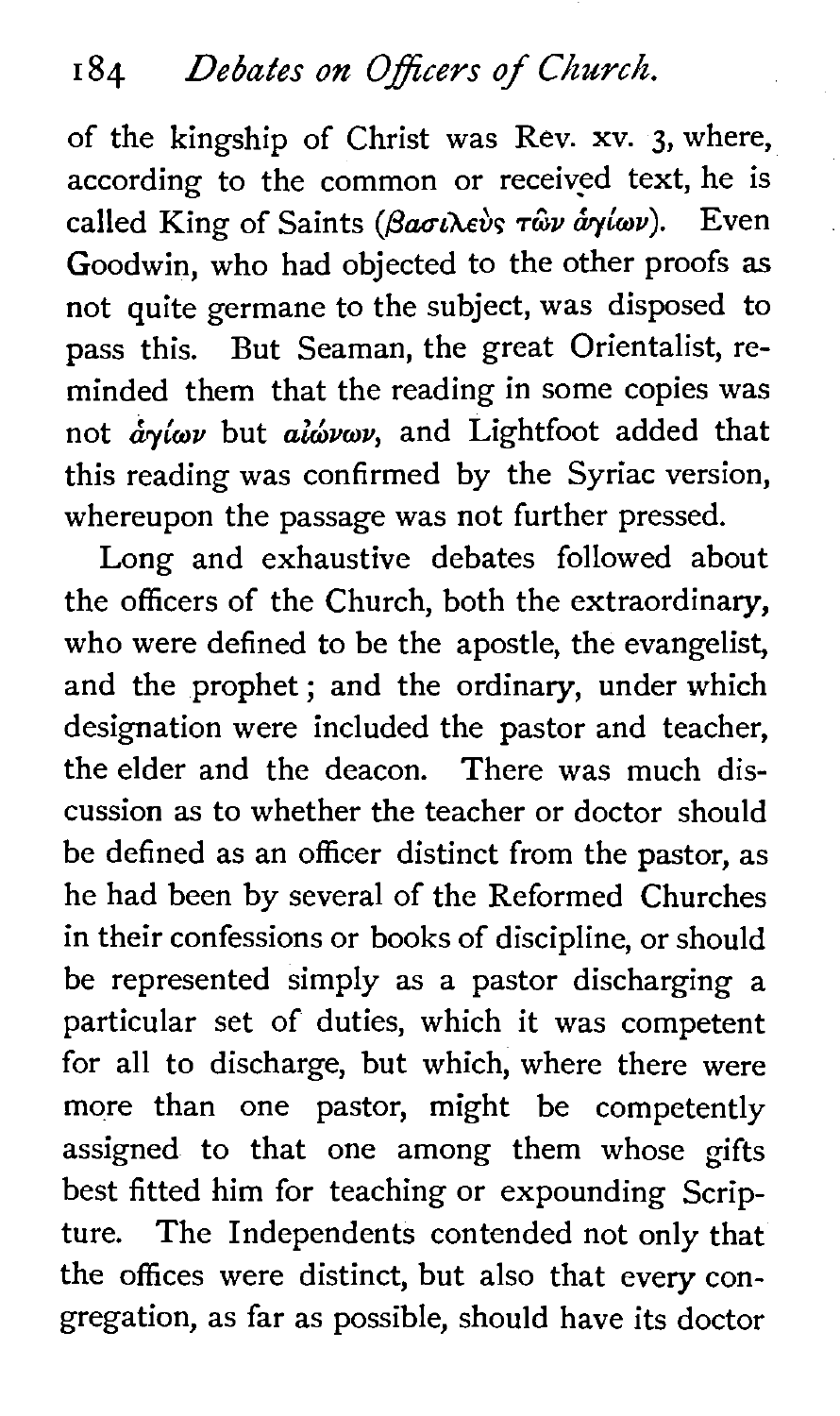as well as its pastor. The Scots rather inclined to distinguish the offices, but to hold, with their own second book of discipline, that the chief use of the doctor was in universities and schools. But the English divines, whowere many of them reluctantly giving up bishops because they had no proper divine institution to urge for them, were altogether averse to recognising any divine institution of the doctor as essentially a distinct office-bearer from the pastor. Burgess, Herle, Temple, Palmer, and Vines all united in this, and Gataker reminded them that matters of divine institution were never left obscure and indefinite in Scripture, but 'like stars of the first magnitude shone out bright and clear.' On Monday, 20th November, while this debate was still going on, the other two Scotch Commissioners, Samuel Rutherfurd, who was to take so active a part in the debates of the Assembly, and Robert Baillie, who was to preserve in his letters such a life-like narrative of them, and whose first impressions of the Assembly I have quoted, were welcomed by the Prolocutor 'in a long harangue,' and took their places in the Assembly. But even with their help the Scotch Commissioners failed to carry the chief of the English divines fully with them in regard to the doctor's office, and with the assistance of Dr. Burgess and his committee Mr. Henderson endeavoured to arrange a 'temper,' as Lightfoot calls it, that is, an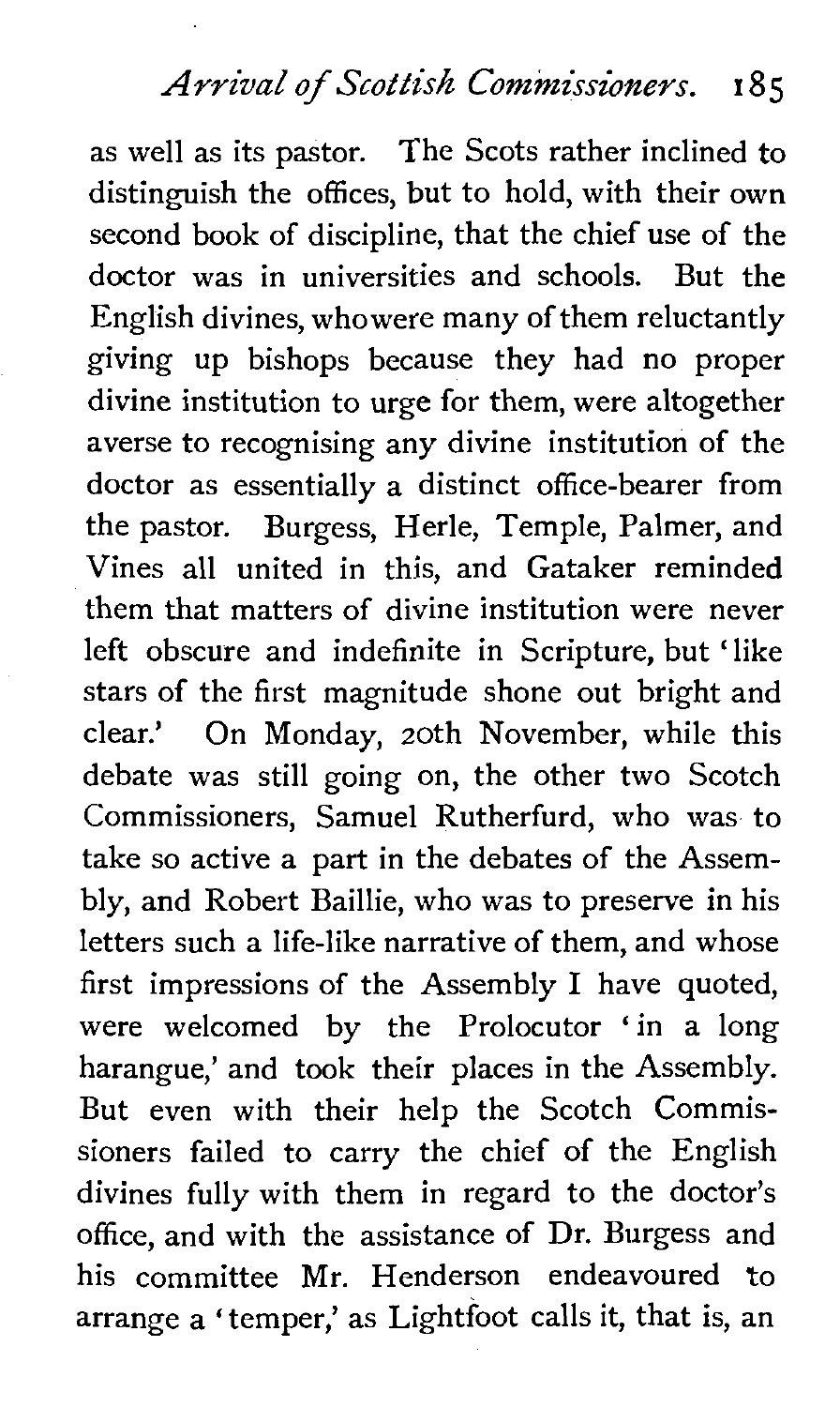#### **186** Debates on Elder's Office.

accommodation which, by a benign interpretation, would leave both parties free to enjoy their own sense in the matter disputed between them. The first attempt did not go far enough to satisfy the English, but the second was more successful, and came near to the words which we still have in the Propositions concerning Church-Government as ultimately passed and printed. It was while this debate was going on that an order came from the House of Commons that the Assembly should report whether Mr. Rous's psalms might be authorised to be sung in churches, and each of the three committees was directed by the Assembly to examine and report on fifty of these psalms. All were carefully revised, and a favourable report on the version was ultimately presented to the Houses.

The subject of ruling elders was next taken up, and the discussions about their office were more keen and prolonged than those about the doctor's. Here too, **at** least for a time, the Scotch found themselves forsaken by a number of their best English friends, and that on a question which they were far more unwilling to settle by compromise than the preceding one. The following is Baillie's somewhat homely but graphic narrative of the proceedings upon this question :<sup>1</sup>—' The next point whereon we stick is ruling elders. Many a brave dispute have we had upon them these ten days....

*Letters and Journals,* **vol.** ii. **pp.** no, **I I I,** also **116.**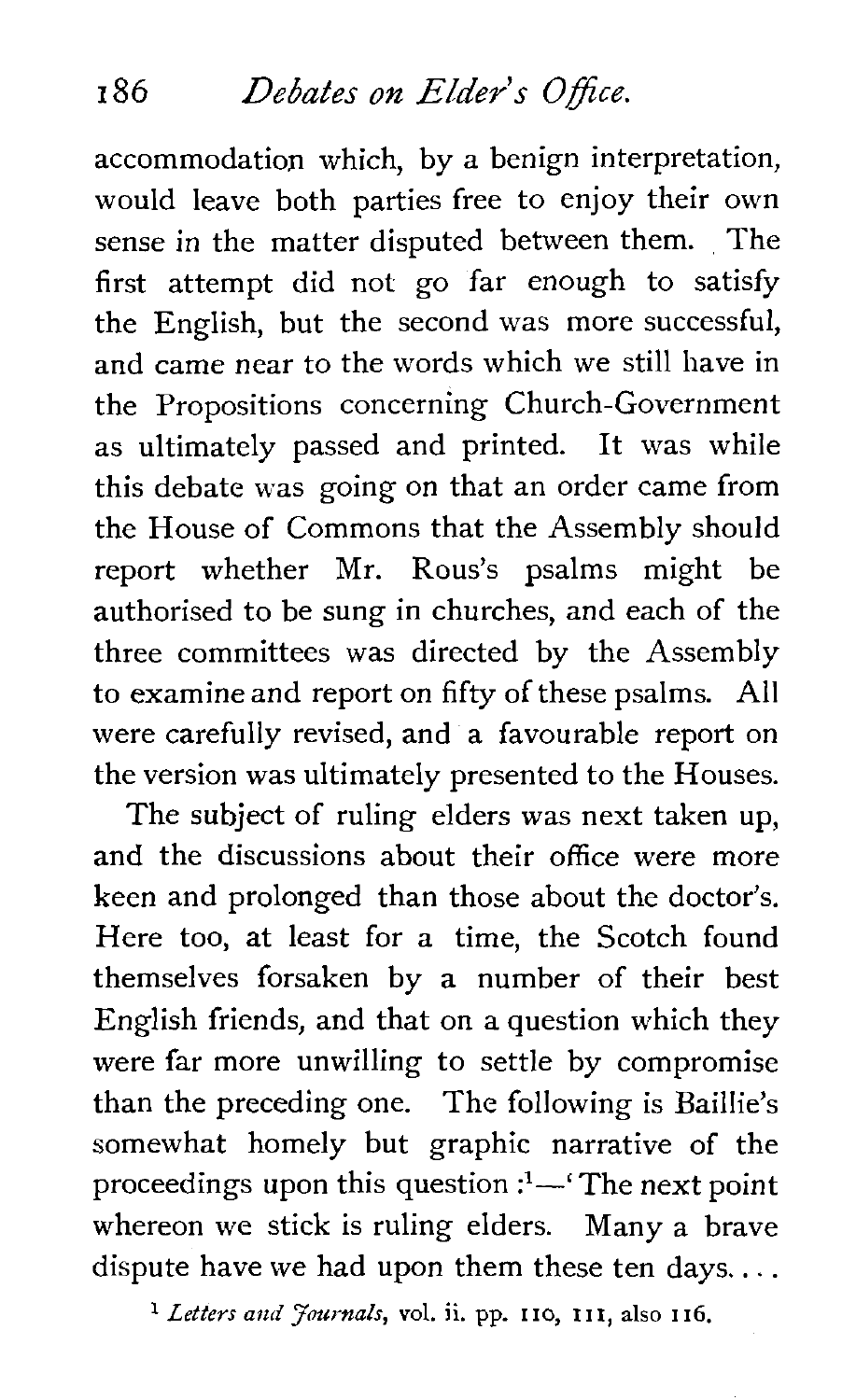*Debates on Elder's 0 ffice.* **<sup>187</sup>**

I profess my marvelling at the great learning, quickness, and eloquence, together with the great courtesy and discretion in speaking of these men. Sundry of the ablest were flat against the institution of any such office by divine right, as Dr. Smith, Dr. Temple, Mr. Gataker, Mr. Vines, Mr. Price, Mr. Hall, and many more.' Then follows a clause which I can reconcile with the facts of the case as disclosed in the MS. minutes of the Assembly only by taking it away from the sentence going before and prefixing it to the sentence which follows. 'Besides the Independents, who truly spake much and exceeding well, the most of the Synod were in our opinion, and reasoned bravely for it, such as Mr. Seaman, Mr. Walker, Mr. Marshall, Mr. Newcomen, Mr. Young, Mr. Calamy. Sundry times Mr. Henderson, Mr. Rutherford, Mr. Gillespie-all three spoke exceeding well. When all were tired it came to the question. There was no doubt we would have carried it by far more voices ; but because the opposites were men very considerable, above all gracious and learned little Palmer, we agreed upon a committee to satisfy if it were possible the dissenters. For this end we met to-day, and I hope ere all be done we shall agree. All of them were ever willing to admit of elders in a prudential way *(i.e.* as an expedient human arrangement), but this to us seemed most dangerous and unhappy, and there-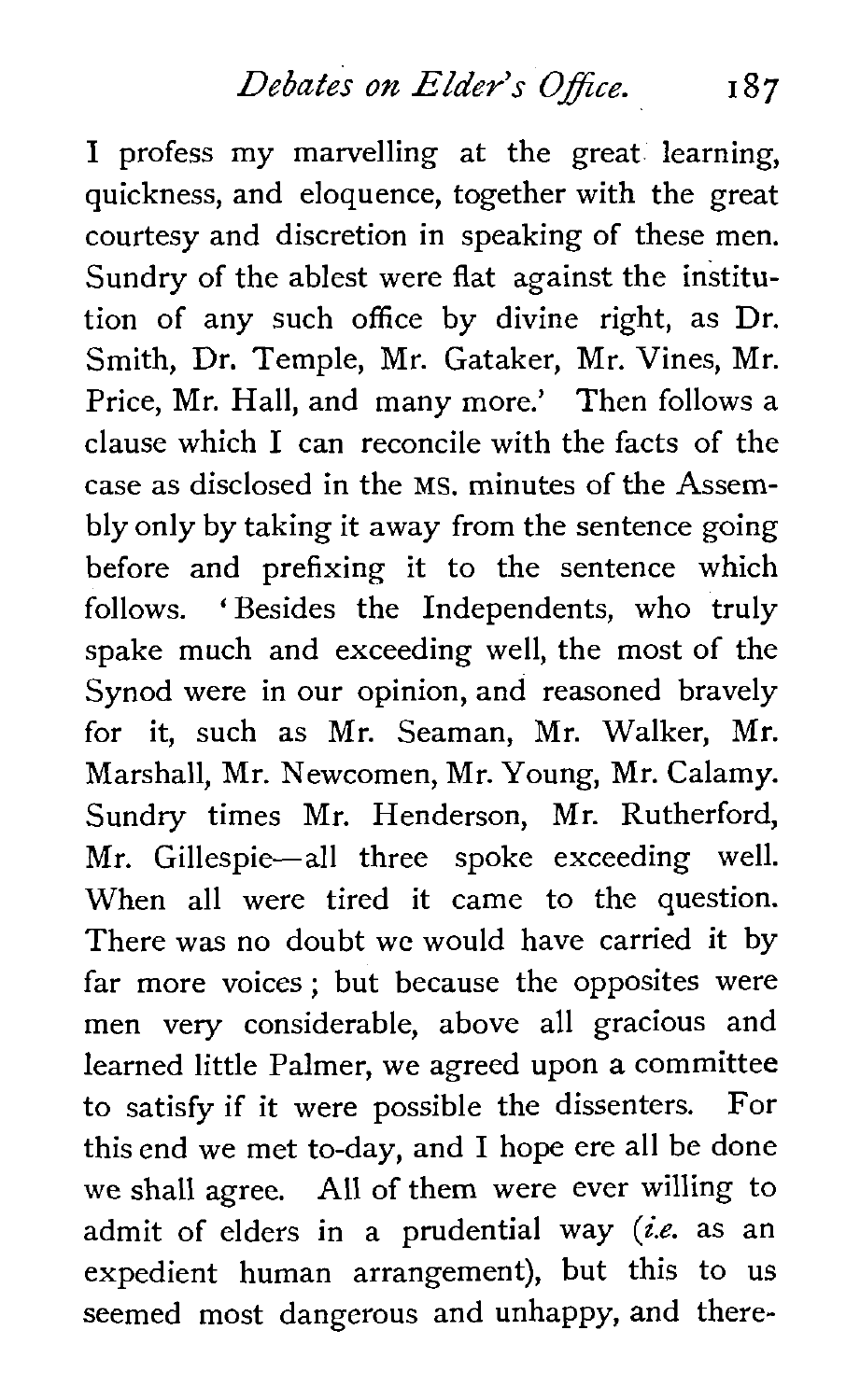#### **r** 88 *Debates* **on** *Elder's* **Office.**

fore was peremptorily rejected. We trust to carry at last, with the contentment of sundry once opposite, and the silence of all, their divine and Scriptural institution.'

'This,' Baillie adds, 'is a point of high consequence, and on no other do we expect so great difficulty except alone on Independency, wherewith we purpose not to meddle in haste till it please God to advance our army, which we expect will much assist our arguments.' How far the expectation expressed by Baillie in the above extract was ultimately realised is a question on which difference of opinion has long existed and may fairly exist, even among those who peruse with care the notes of the debates contained in the MS. minutes and in Lightfoot's *Journal,* My own opinion is that the utmost that the Assembly at this stage of its proceedings could be got to formulate was, that the office of elder was scripturally warrantable, not that it had been expressly instituted as an office that was to be of perpetual and *universal* obligation in the Church like the ministry, or that that was not to be regarded as a true or complete congregational Church which wanted it, but only 'that Christ furnisheth some with gifts for it and commission to exercise them *when called thereto.'* Their main scriptural warrant for it and for the ordination of those holding it was derived not from the New Testament but from the Old, from the example of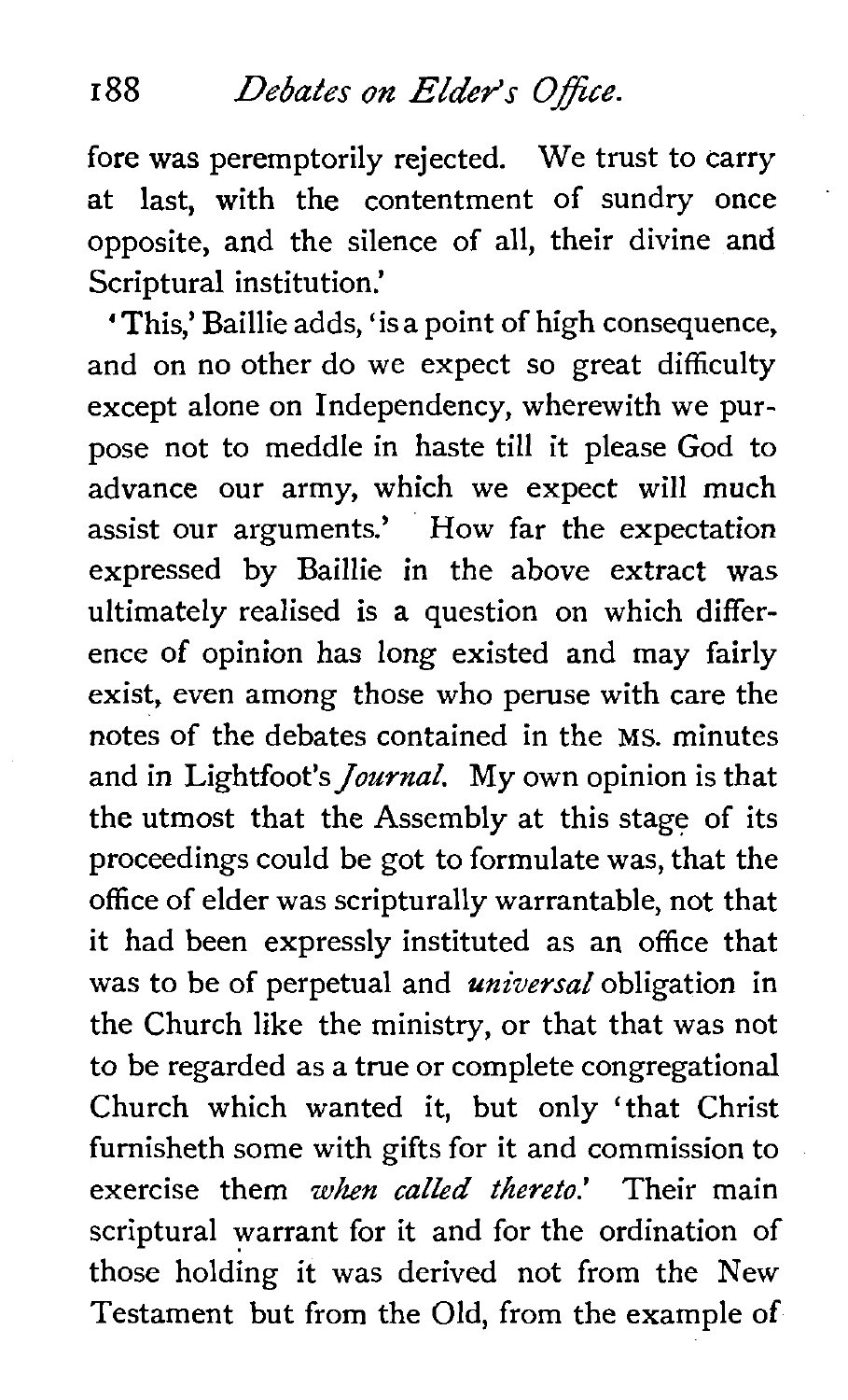*Debates on- Elder's* 0 *ffice.* 189

those elders of the Jewish people who had a place in the local councils and in the great Sanhedrim at Jerusalem along with the priests and Levites. 'As there were in the Jewish Church elders of the people joined with the priests and Levites in the government of the Church, so Christ, who hath instituted a government and governors ecclesiastical in the Church, hath furnished some in his Church, besides the ministers of the Word, with gifts for government and with commission to exercise the same when called thereunto, who are to join with the ministers in the government of the Church, [which officers reformed Churches commonly call elders'].<sup>1</sup> The texts adduced in proof of this proposition from the New Testament were Romans xii. 7, and 1st Corinthians xii. 28. But neither proof-text was held by many of them to amount to a positive and distinct divine institution of this office. The text which was appealed to throughout by more zealous defenders of the divine institution of the office was 1st Timothy v. **17,**  and had they got that inserted among the prooftexts they would have gained their case beyond dispute. On the other hand, I do not regard the common Presbyterian interpretation of that text as having been positively rejected by the Assembly at this date,--but as held over for further consideration if at any future period of their sittings God

**This was** added on **14th** Nov. **1644,** Lightfoot's *Journal,* p. **330.**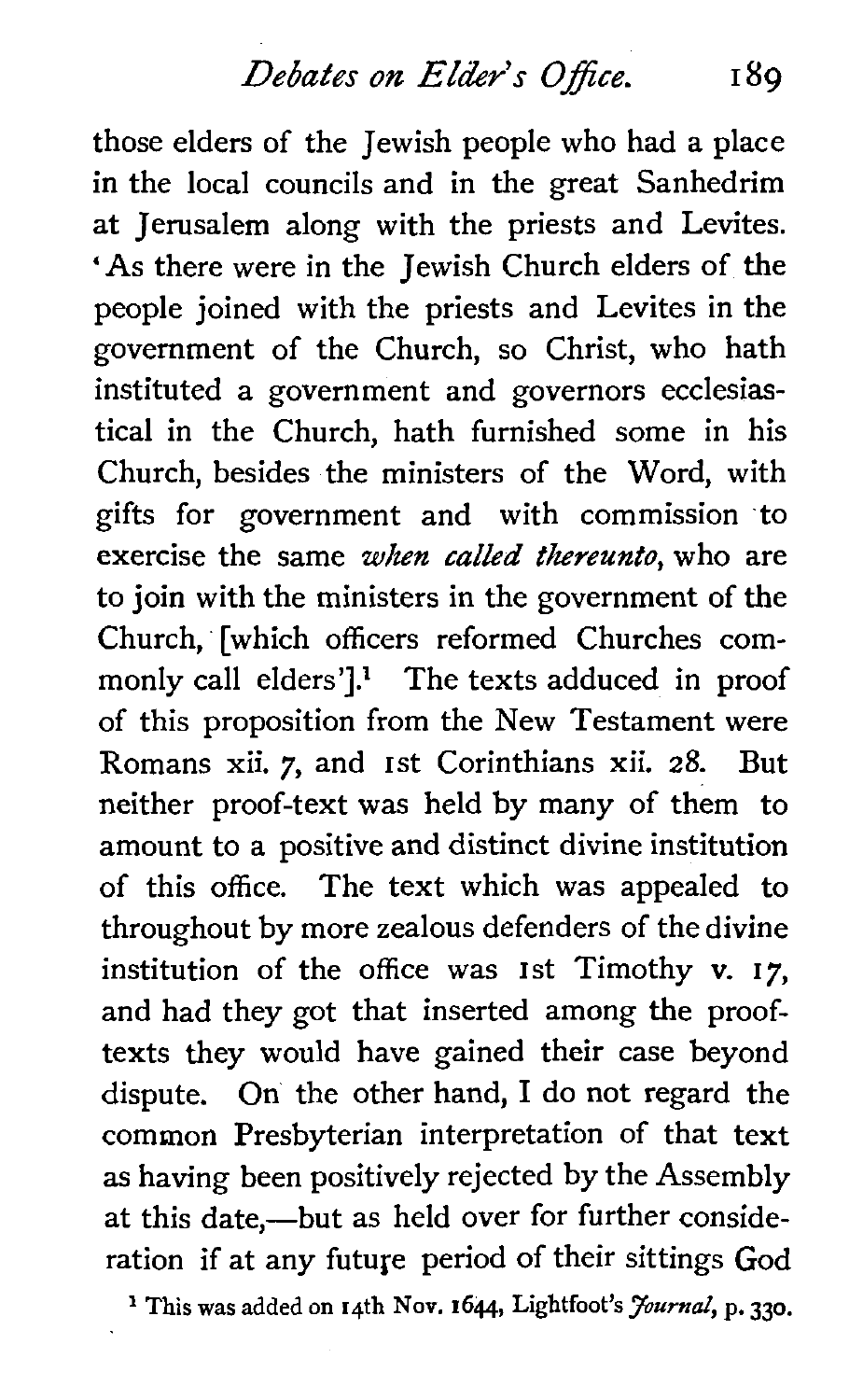### 190 *Debates on Elder's Office.*

should give them further light and greater unanimity. While they did not indorse at this period what has been termed the 'presbyter theory' of the elder's office, they did not, as some assert, positively reject it ; and ere the close of their sittings, when 'gracious and learned little Palmer' had gone to his reward, and the Scotch Commissioners had returned to their native land, Mr. Marshall, in preparing answers to the so-called Erastian Queries of the House of Commons, brought in to the Assembly from the committee the following proposition :-'The government which is *jure divino* is that which is by *preaching* and *ruling* elders in presbyteries and synods by way of subordination and appeal;' and certain persons named in the minute, being a majority of those then in attendance on the Assembly, judged the proposition true, and expressed their willingness to bring in the proofs of it : viz., Drs. Gouge and Burgess, Messrs. Marshall, Case, Whitaker, Delmy, Cawdrey, Calamy, Young, Sedgewick, Ashe, Seaman, Gipps, Green, Delamarch, Perne, Gibson, Walker, Bond, Valentine, Conant, and Strickland.<sup>1</sup> If they had in any sense rejected the 'presbyter theory' of the elder's office, they could never have entertained the proposition given above, and referred it to a committee to bring in the scripture proof of it. Neither could they have allowed the London ministers

: **Minutes of the Assembly, p. 525.**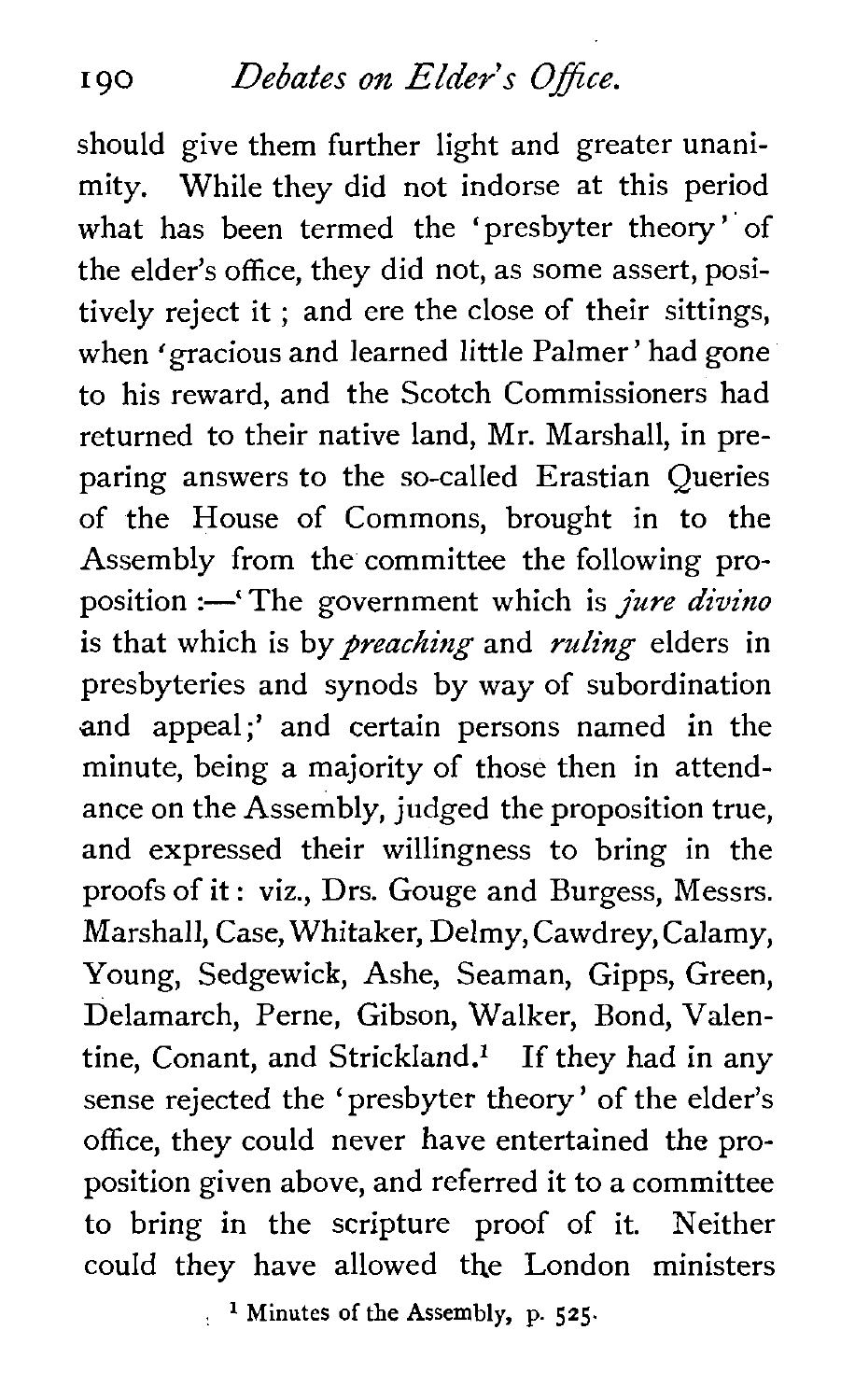*Debates on Elder's Office.*  101

under their very eyes to have maintained it in their *Jus Divinum* Regiminis Ecclesiastici, and to have adduced in its support the obnoxious text. Dury, who was a member of the Assembly and famous for his efforts to promote union among the Protestant Churches, in his Model of Church-Government, printed in the same year, advocated the same theory and by the same text, as did also Dickson and others in Scotland. James Guthrie of Stirling, in his Treatise of **Ruling** Elders **and**  Deacons, took a similar view of the office and of this famous text, as Rutherfurd also did in his **MS.**  Catechism. And **I** hold that it remains as free to any one owning the Westminster formularies to do so still as it was in the British Presbyterian Churches before the Westminster Assembly met.<sup>1</sup> If that Assembly did not indorse the presbyter theory, it certainly did not proscribe it in any manner of way, and most assuredly the Church of Scotland has not done so either in earlier or later times.

But the subject on which the most protracted and embittered discussions occurred was that from which Baillie and the Scottish Commissioners shrank as long as they possibly could, because they foresaw only too clearly that another force than that of argument was being arrayed against them, and was growing in strength and determination, $2$ 

<sup>1</sup> See Appendix, Note G.

**Baillie's** *Letters* **and** *Jom-nals,* **vol.** ii. **p. 122.**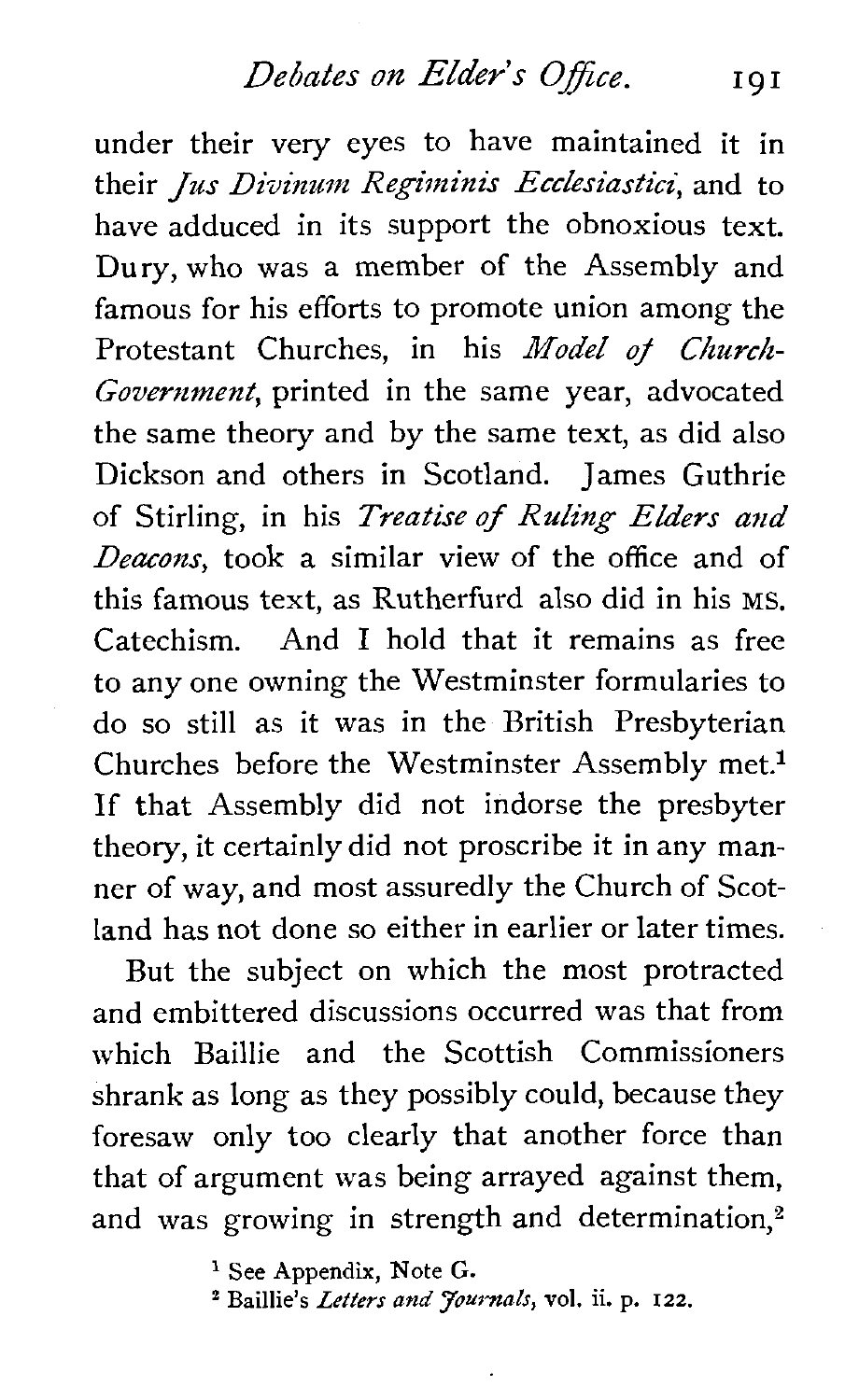and that however victorious they might be in the field of debate, and however large their majority in the Assembly, yet if their battalions in the other field did not keep up with the 'Ironsides' of Cromwell in deeds of daring and prowess, the conflict was likely to end, as in fact it did end, in that armed minority overruling Assembly, Parliament, and the majority of their supporters, overturning the constitution from its foundations, and setting up **a**  military despotism-it might be a mild and beneficial one-but still replacing the despot Charles by one as absolute and uncontrolled by Parliament, if far more capable than he. The points to be discussed were, *inter alia*, whether many congregations might be under a common presbytery, or each with its own presbytery or eldership ought to form an independent church ; 2d, whether appeals might be carried from congregations to a common or classical presbytery, and from that again to a provincial synod and national assembly, and might be authoritatively disposed of by them, or whether such synods and assemblies ought to be advisory only; 3d, whether the power of ordination to the ministry did not properly vest in the common or classical presbytery, or whether it might be competently, at its own pleasure, assumed by any single congregation which might without inconvenience associate with others. These were questions which, apart from political scheming and personal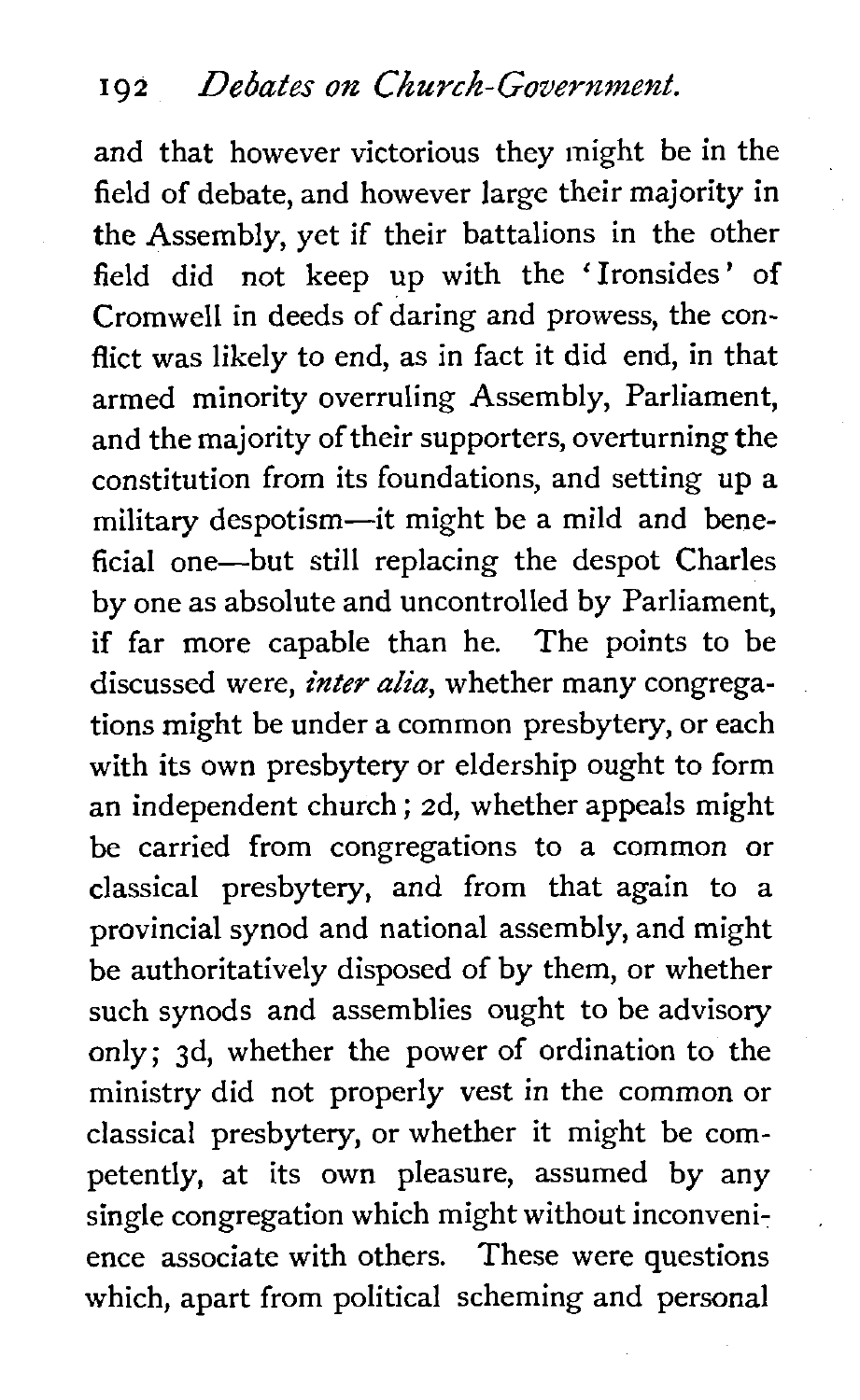feeling might, one would have thought, have been calmly and temperately, and within reasonable time, discussed and settled, so far as the Assembly or the Parliament could claim to settle them. At first even, according to the confession of Baillie, the Independents conducted themselves with becoming modesty and good temper, and spoke ably and well. They signed the manifesto of the leading members of Assembly, dissuading from ' the gathering of churches till the questions in dependence should be determined.'l In that 'Apologetical Narration ' in which they prematurely brought the controversy before the public, they claimed for themselves 'forbearance in the midst of provocations,' ' quiet and strong patience,' agreement with their Presbyterian brethren in matters of doctrine, and readiness to yield in matters of discipline 'to the utmost latitude of their light and conscience,' desiring only 'a latitude in some lesser differences' in which they might not be able to come up to the common rule.<sup>2</sup> But they allowed themselves to be

**<sup>1</sup>Certain** *considerations to dissuade men from further* **gathering**  *of churches at* this *juncture,* the last being that it is not to be doubted but the counsels of the Assembly of Divines and the care of Parliament will be not only to reform and set up religion throughout the nation, but will concur to preserve whatever shall appear to be the rights of particular congregationsaccording to the Word, and to bear with such whose consciences cannot in all things conform to the public rule so far as the Word of God would have them borne withal. (E. **79,** No. 16.)

**<sup>2</sup>**Even after the expulsion of Dr. Featley the injunctions of the Houses against divulging the proceedings of the Assembly by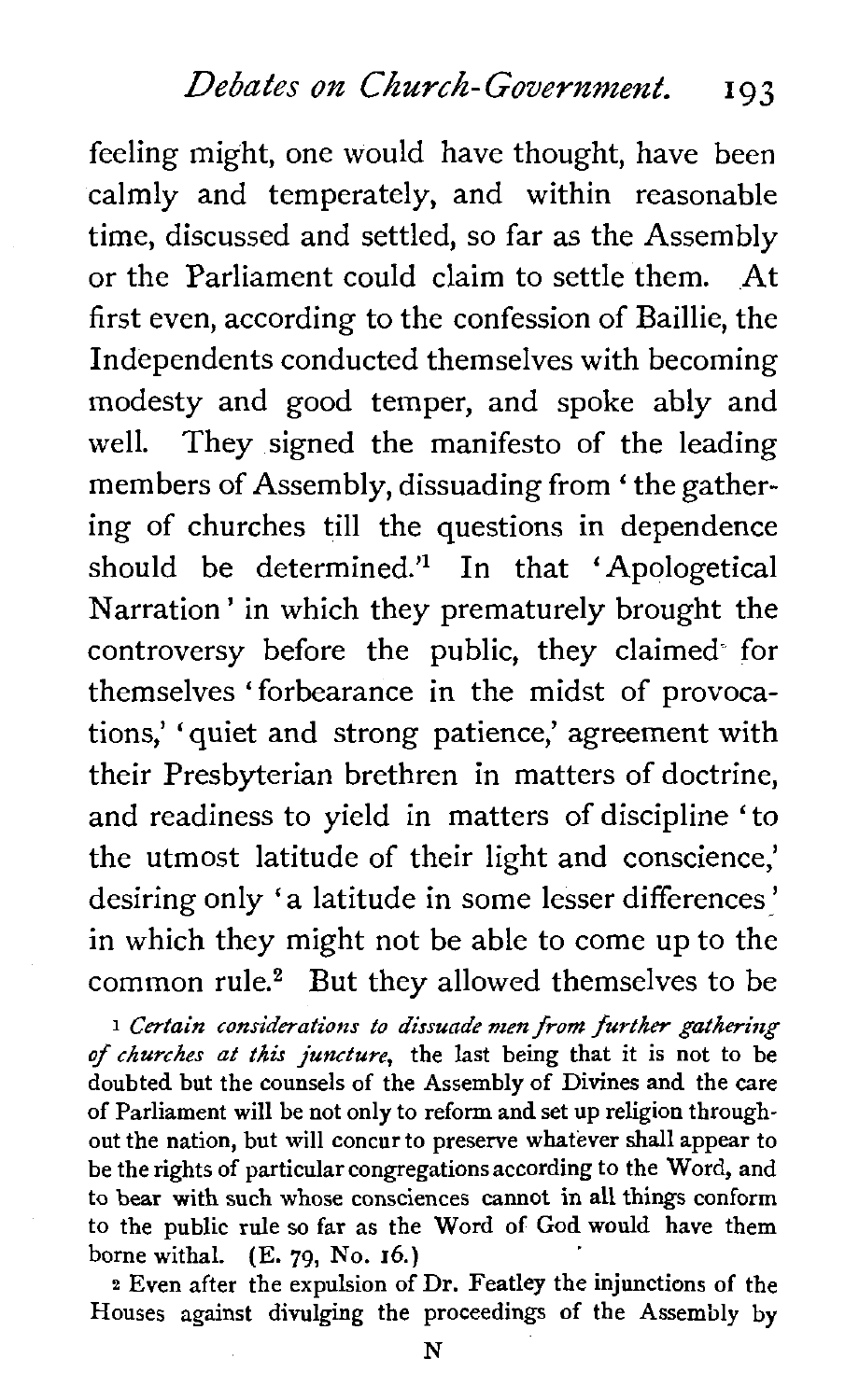#### 194 *Debates on Church-Government.*

unduly, provoked by some passionate replies which were made to their somewhat untimely publication, and the debates in the Assembly not only became keen but embittered. Candour and charity fell sadly into abeyance on both sides, and things went from bad to worse till the attack culminated in that disgraceful outbreak to which in my last I referred, when Nye in the presence of his parliamentary friends, arraigned that Presbyterian system, about which he had previously said such kindly things, as prejudicial to the civil state, and maintained that the system of gathering into one the Churches of an entire kingdom tended to encroach on the civil

printing or writing continued to be ignored. The following notice by an intelligent correspondent of the *Mercurius Britannicus* will show how widely hopes of a favourable settlement at this time prevailed :-' The Assembly have made as yet a happy, peaceable, and learned progress through the Articles of religion and through the officers of the Church, extraordinary and ordinary, and they have discussed all by a lighter brightness than their own-that of the holy Scriptures. I cannot but expect from them an excellent draught of government with a glory more than ordinary, [they] having been so long in the mount with God: for this I dare affirm there is almost the piety and learning of two nations. England and Scotland, in one room.' Then after referring, in terms of high commendation, to their letter to the foreign reformed Churches, the writer proceeds : ' There is of late a paper set out by our reverend brethren, but by no Independents, viz., Mr. Goodwin, Mr. Nye, Mr. Burroughs, Mr. Greenhill, Mr. Bridge. In this you may see how long they hold us by the hand, and where they let go and take us by the finger. They have the same worship, preaching, praying, and form of sacraments, the same church officers, doctors, pastors, elders, deacons, the same church censures in the abridgment but not at large. So I suppose here is all our difference, yet they allow an equivalency to our presbytery and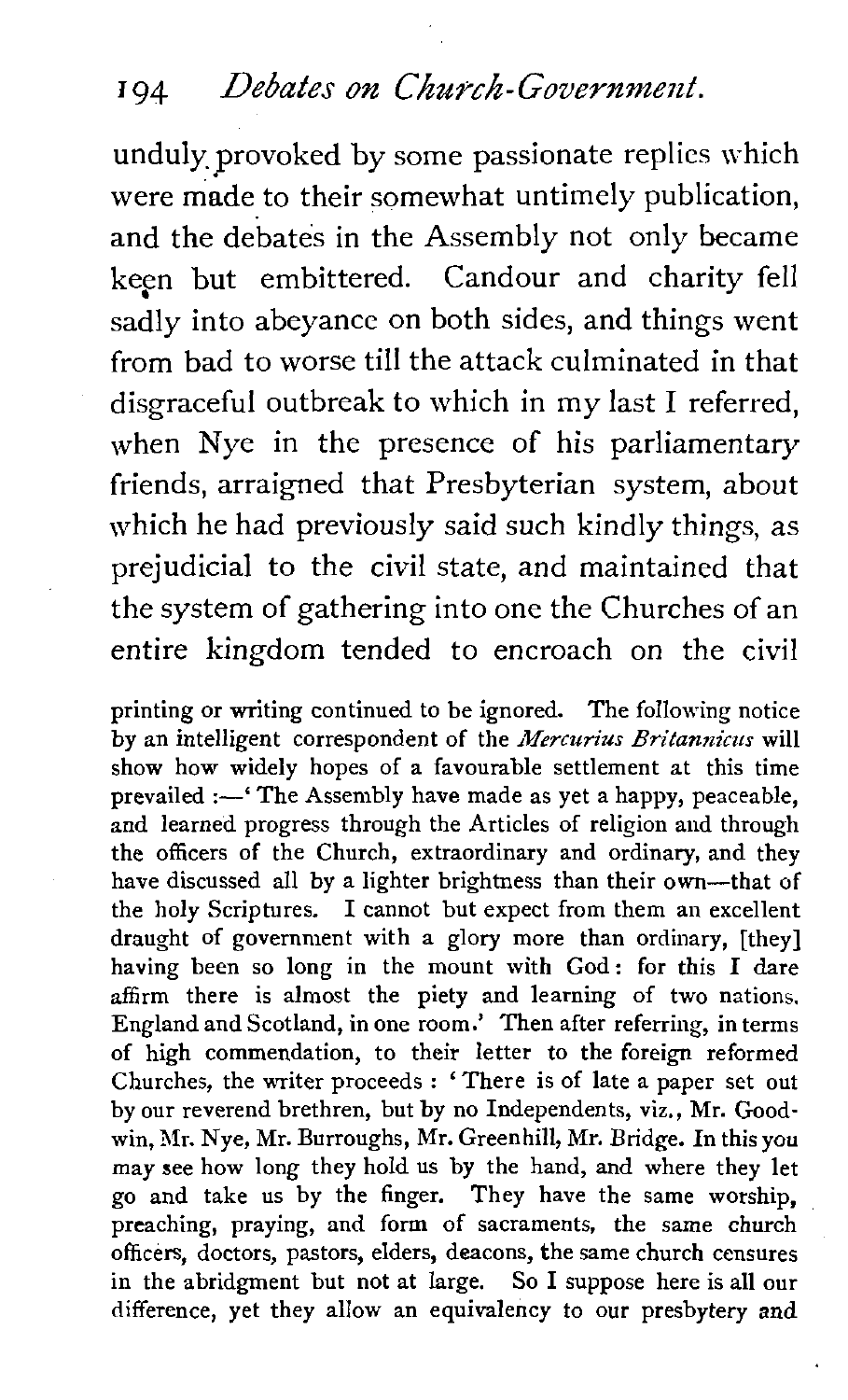*Debates on Church-Government.* **195** 

domain, and was thrice over pernicious to the State.<sup>1</sup> This meant seemingly that he was prepared to make common cause with the Erastians, and rather than allow the majority to have the orderly Presbyterian establishment they desired, would unite with these in cramping the independence of the Church, and in discrediting every form of churchgovernment but his own. Had he been professedly a voluntary, one could to some extent have understood him, but besides the fact of his holding a parish in *a* national Church (which drew into one the Churches of the kingdom), in the hope of latitude to be allowed him under the new government, he ought to have remembered that in this respect the Presbyterians were but claiming what almost all the reformed Churches claimed, and that the dishonour he cast on the Scotch extended to all the rest. The excitement and ill-feeling occasioned by this unfair attack on the system the majority favoured was never thoroughly got over on either side, nor was confidence ever again fully restored between them,

councils and excommunication of Churches, which is consociation with Churches and non-communion with Churches. Is it not a pity we should break for such a little knot in a golden thread? Only this I must say, they tell us how disengaged and disinterested they were in their holypursuit after aform, and had no state or kingdom in their eyes, and that may be thereason (with reverence to their cause and persons) why they straiten the form to single congregations and make it of no more latitude, and so have happened their differences from us-having rather the model of their private Churches in their thoughts to provide them a more public.' (E. **81,** No. **20.)** 

**1** See Appendix, note H, for Rutherfurd and Gillespie's view.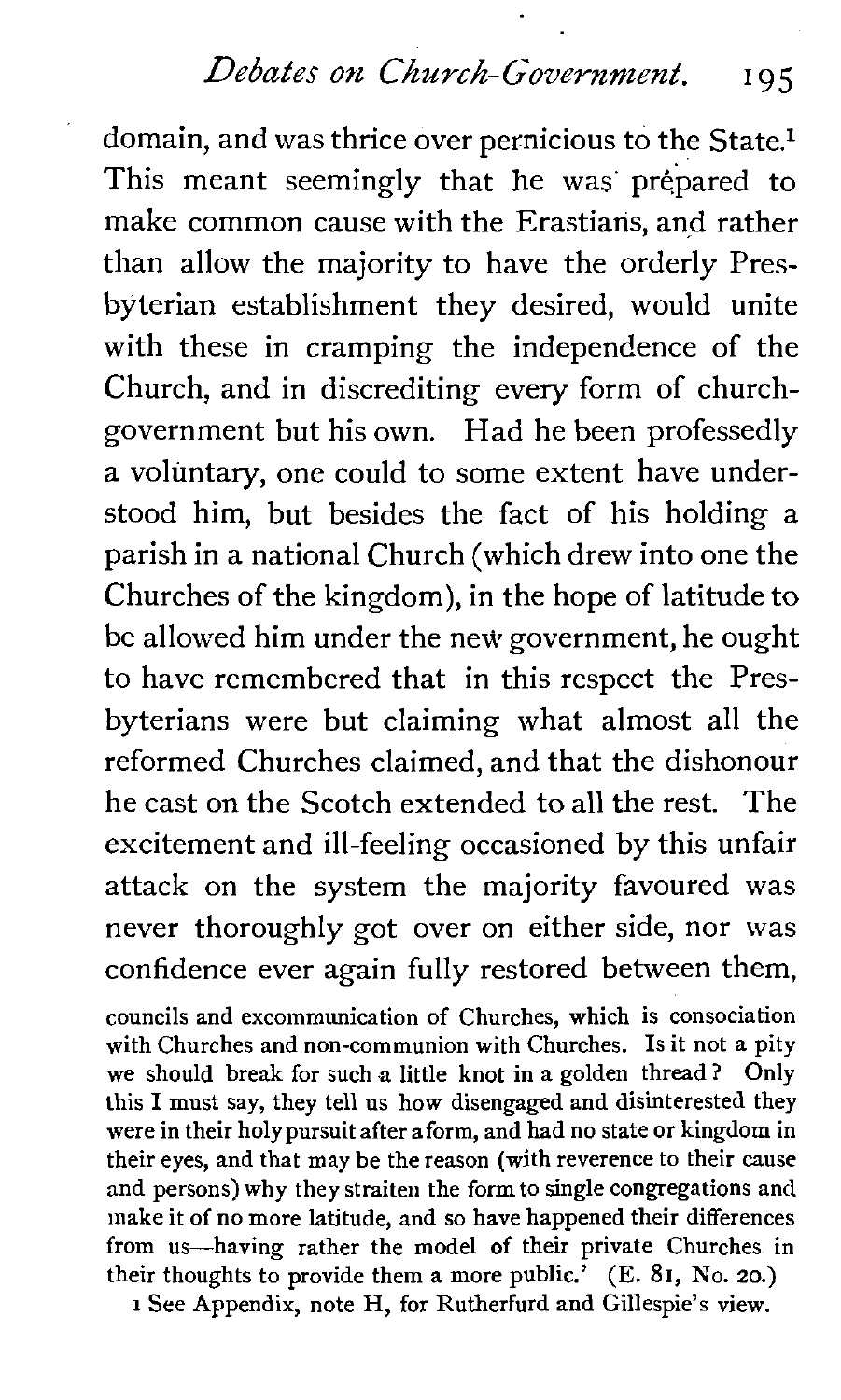### **<sup>I</sup>***96 Debates on Church-Government,*

though Nye for a time exerted himself to be unusually complaisant to the Scotch. They had trusted him once, and in reliance on the fair professions he made in the day of his country's sore distress, had hazarded their earthly all in a struggle in which they were only indirectly concerned, and in which Henderson for a time had doubted whether they ought to take an active part at all ; and to be told so bluntly to their face that their beloved presbytery was thrice over pernicious to the civil state by one who had so lately been a suppliant to their Assembly as well as to their Parliament for aid, and had spoken so kindly of their order, was an act which fully warranted them to be on their guard in all their dealings with him thereafter.

The debates were resumed again and again. The nature of the Church and the rights of congregations were insisted on by one side, the power of presbyteries in government and ordination, and the right of appeals to even higher courts, and the examples of such furnished under the Jewish as well as under the Christian dispensation, by the other, till every possible argument had been adduced, and both sides were thoroughly exhausted. Reasons of dissent from the decision of some of the questions in dispute were given in, and answers to the reasons were drawn up. 'Truly,' says Baillie, ' if the cause were good, the men have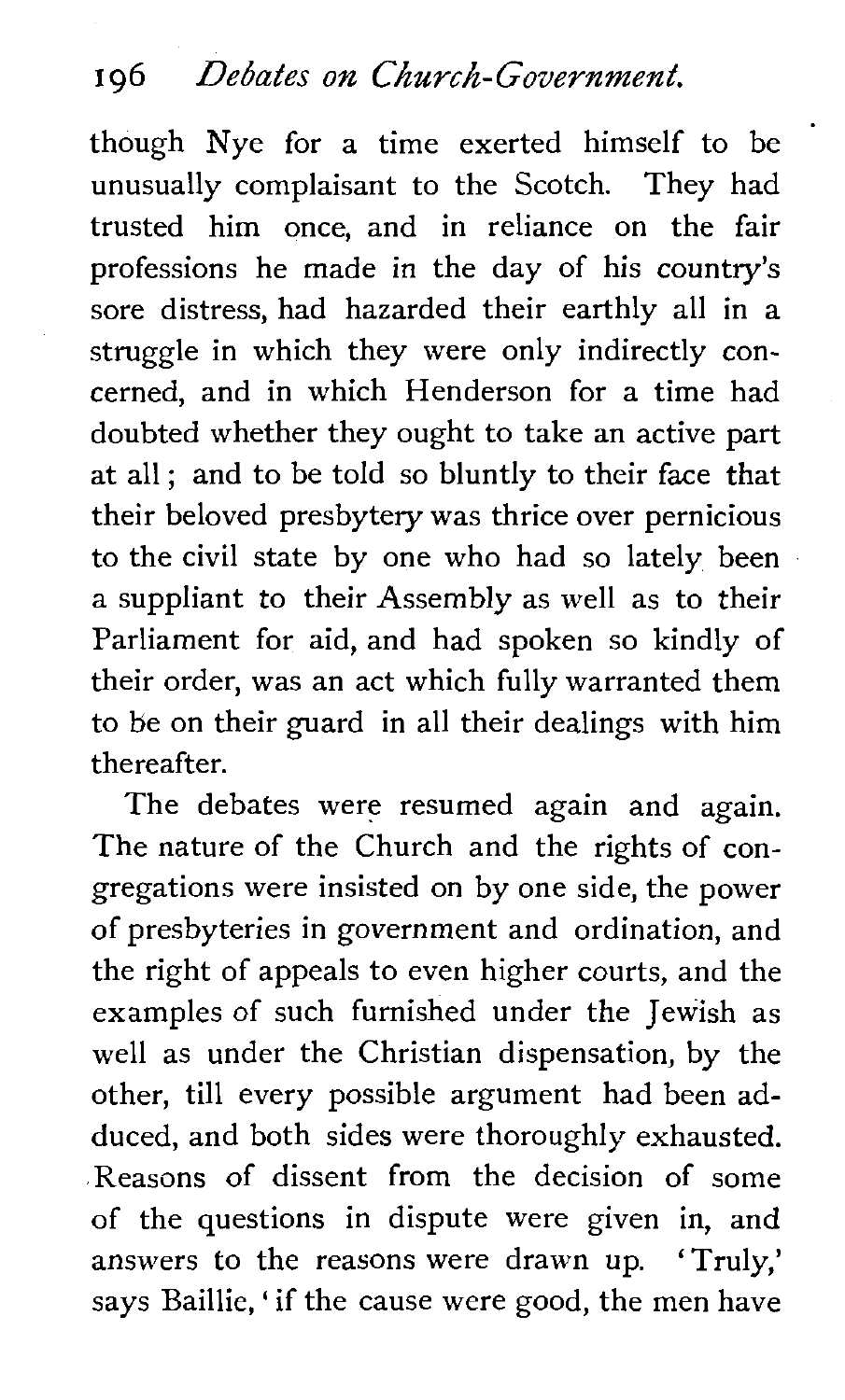#### *<u>Debates on Church-Government.* **197**</u>

plenty of learning, wit, eloquence, and above all boldness and stiffness to make it out; but when they had wearied themselves and over-wearied us all, we found the most they had to say against the presbytery was but curious idle niceties, yea that all they could bring was no ways concluding. Every one of their arguments, when it had been pressed to the full in one whole session and sometimes in two or three, was voiced and found to be light unanimously by all but themselves.<sup>'1</sup> Dr. Stoughton's commentary on this account of Baillie hardly shows his usual candour :- The reasoning of the Independents,' he says, 'would of course be found wanting when weighed in the Presbyterian balance, and the majority of the Assembly would naturally consider their own votes an ample refutation of their adversaries' arguments.'<sup>2</sup> But the whole Assembly was not, as he admits in other places, wedded to the Presbyterian system. A number of the members had leanings to another, and were only brought to acquiesce in the Presbyterian as allowable in consequence of these debates, and the fact that all pronounced against the Independents was a thing of more importance than he grants, especially when we couple it with the other fact that these had said in their Apologetical Narration that they had with deliberation

> *Letters, etc.,* **vol.** ii. **p. 145.**  *Church of Civil Wars,* **vol. i. p. 419.**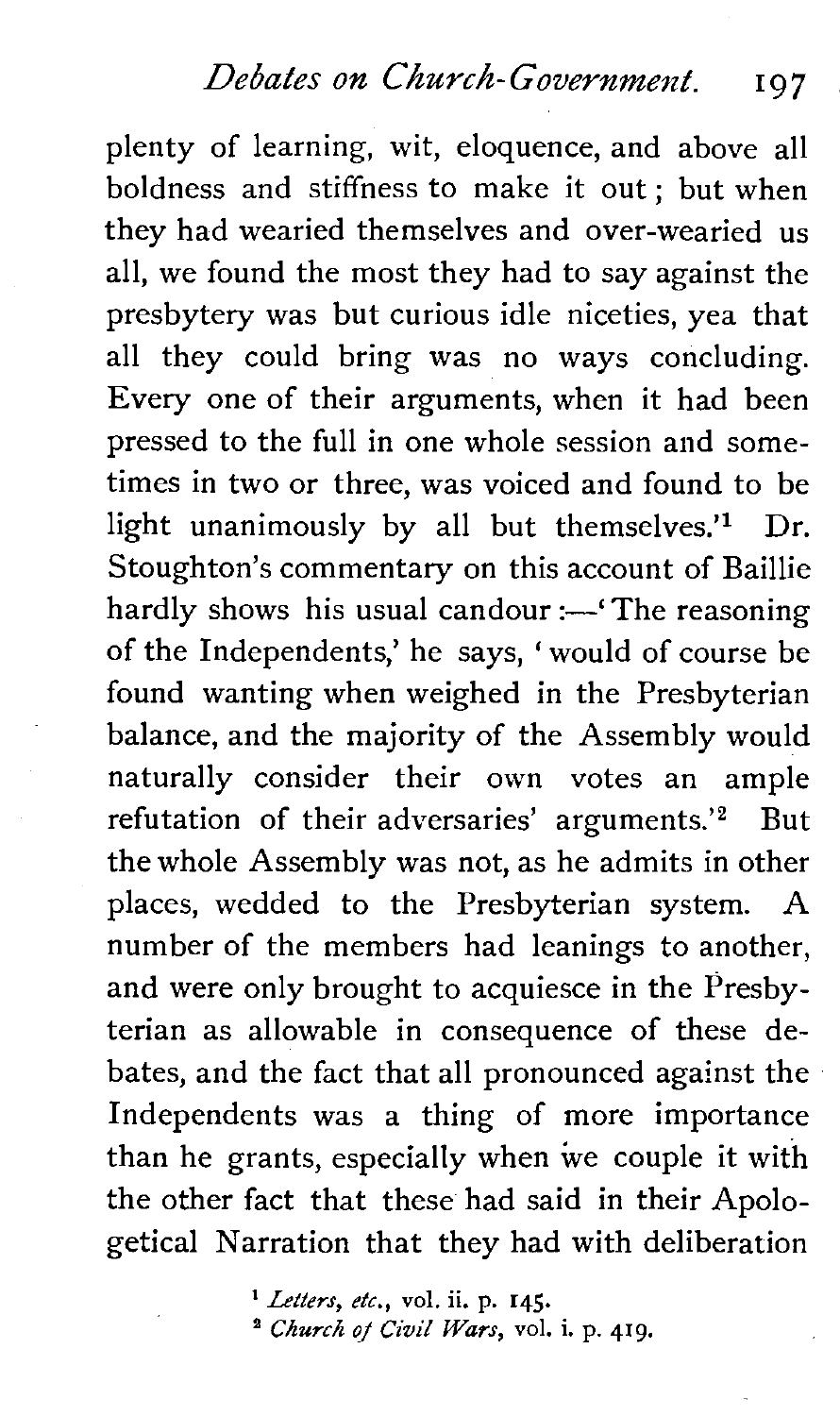selected this theatre whereon to plead their cause, as one they might count on to be fair and just, where much of the piety, wisdom, and learning of two kingdoms are met in one, honoured and assisted with the presence of the worthies of both  $H$ <sub>ouses.</sub><sup>1</sup> But this was not all. The mass of the members of Parliament who heard the debates soon began to give practical if dilatory and partial evidence that they knew if victory was to be decided by votes either of the Assembly or of their own supporters, it would not declare for the Independents. Many endeavoured to get a fair accommodation for them within, others to secure them a toleration outside the national Church ; but few indeed would have ventured to pronounce that they had beaten their opponents in argument, or won over any considerable part of the Puritan laity, and that the national Church, to give general satisfaction to these, must be reconstituted after their model. On the contrary, votes began to pass the Houses which showed clearly that the national Church was to be Presbyterian not Congregational in its polity, and that the Churches of the kingdom were to be gathered into one whole, though to guard against consequences Nye had insinuated its independence was to be cramped or compromised by appeals being allowed from its highest courts to Parliament. It was at this

' Pp. **27, etc.**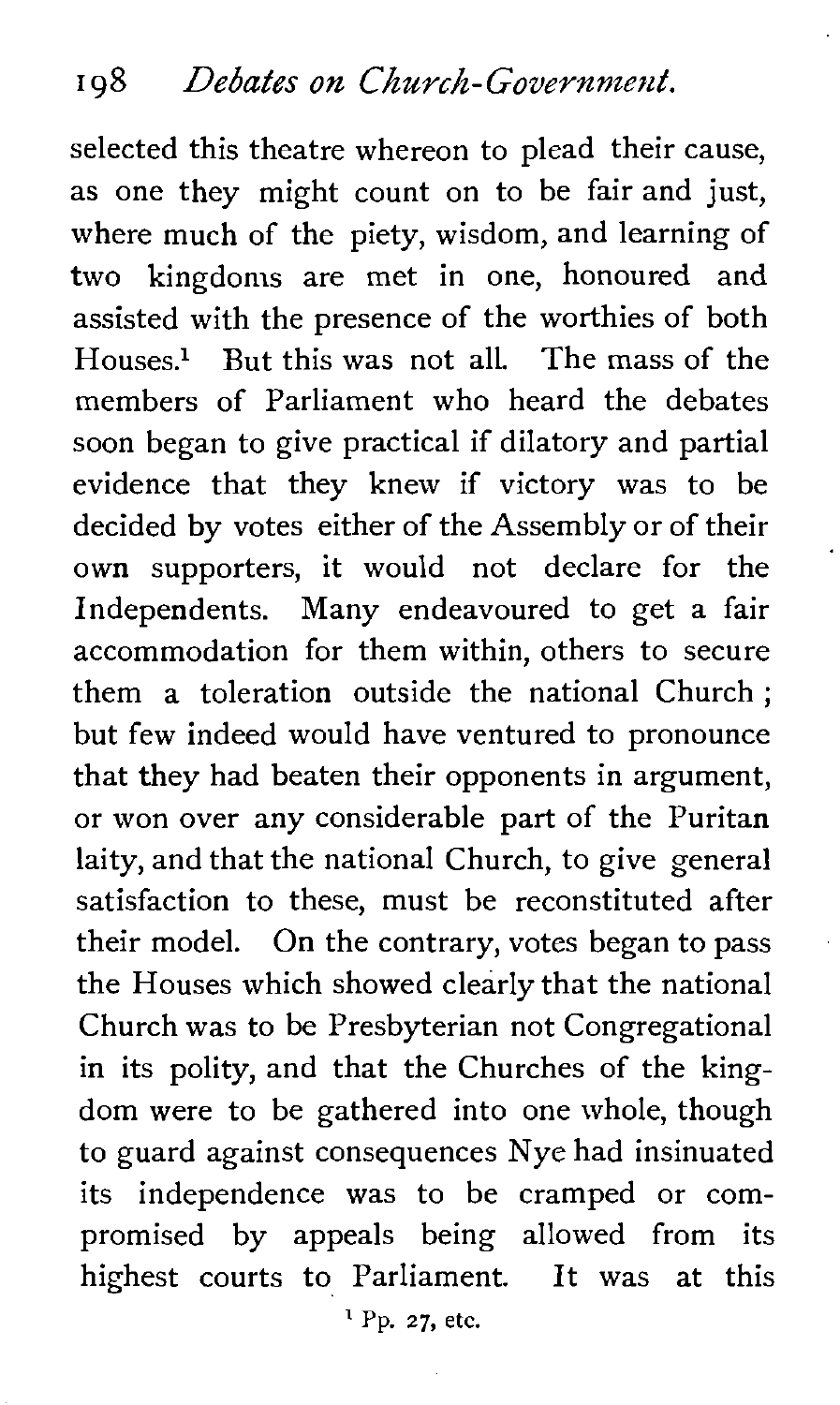juncture, and with Dr. Hetherington<sup>1</sup> I incline to think that possibly it was to put off this work of reconstruction till he and his party were stronger and able to overbear those they could not outvote, that Cromwell obtained an order from the House of Commons to refer it to the Committee of both kingdoms 'to consider the differences of the members of Assembly in regard to church-government, and to endeavour an union between them if possible, and otherwise to consider how far tender consciences that cannot in all things come up to the rule to be established may be borne with according to the Word.' 'They knew,' says Baillie.<sup>2</sup> 'when we had debated and had come to voicing, they could carry all by plurality in the Committee ; and though they should not, yet they were confident, when the report came to the House of Commons, to get all they desired there passed. So without the Assembly they purposed immediately from this Committee to get a toleration of Independency concluded in the House of Commons long before anything should be gotten so much as reported from the Assembly anent presbyteries. Here it was that God helped us by  $[i.e.$  beyond] our expectation. Mr. Rouse, Mr. Tate, and Mr. Prideaux, among the ablest of the House of Commons, opposed them to their face. My Lord Chancellor, with a spate of divine eloquence,

*History* **of** *Westminster Assembly,* **p.** *209. Letters and Journals,* **vol.** ii. **p. 237.**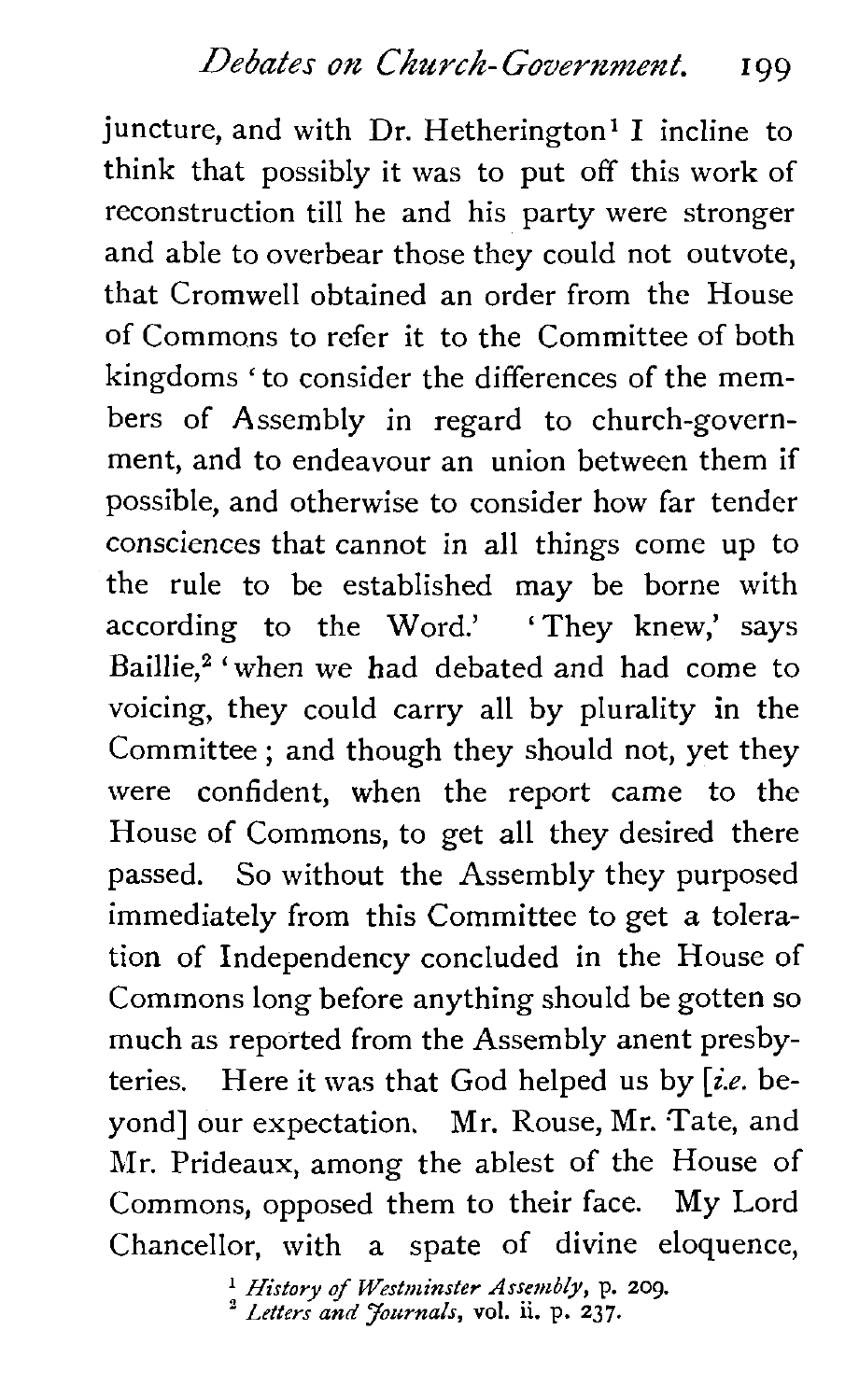Warriston with the sharp points of manifold arguments, Maitland, Mr. Henderson, Mr. Gillespie, and all made their designs to appear so clearly that many did dislike them ; yet Harry Vane went on violently.'

Notwithstanding this unpromising commencement many conferences took place between the leaders of both sides of the Assembly under the direction of this Committee, and these at a later period were renewed, and various written papers passed between them which were ultimately published, first under the title of 'The Reasons presented by the Dissenting brethren against certain Propositions concerning Church Government, together with the Answers of the Assembly of Divines to these Reasons of Dissent,' etc.; and again under the title, 'The Grand Debate concerning Presbytery and Independency, by the Assembly of Divines convened at Westminster by authority of Parliament.' Full particulars as to the debates on Church-Government and Ordination, both in the Assembly and before the Committee on Accommodation, are given by Dr. Hetherington in his history, and I the more readily refer you to his pages for details, as that is undoubtedly the most valuable part of his book. It is sad to think that men should have come so near as these men did in matters of doctrine and worship, and so far in church-order too, and yet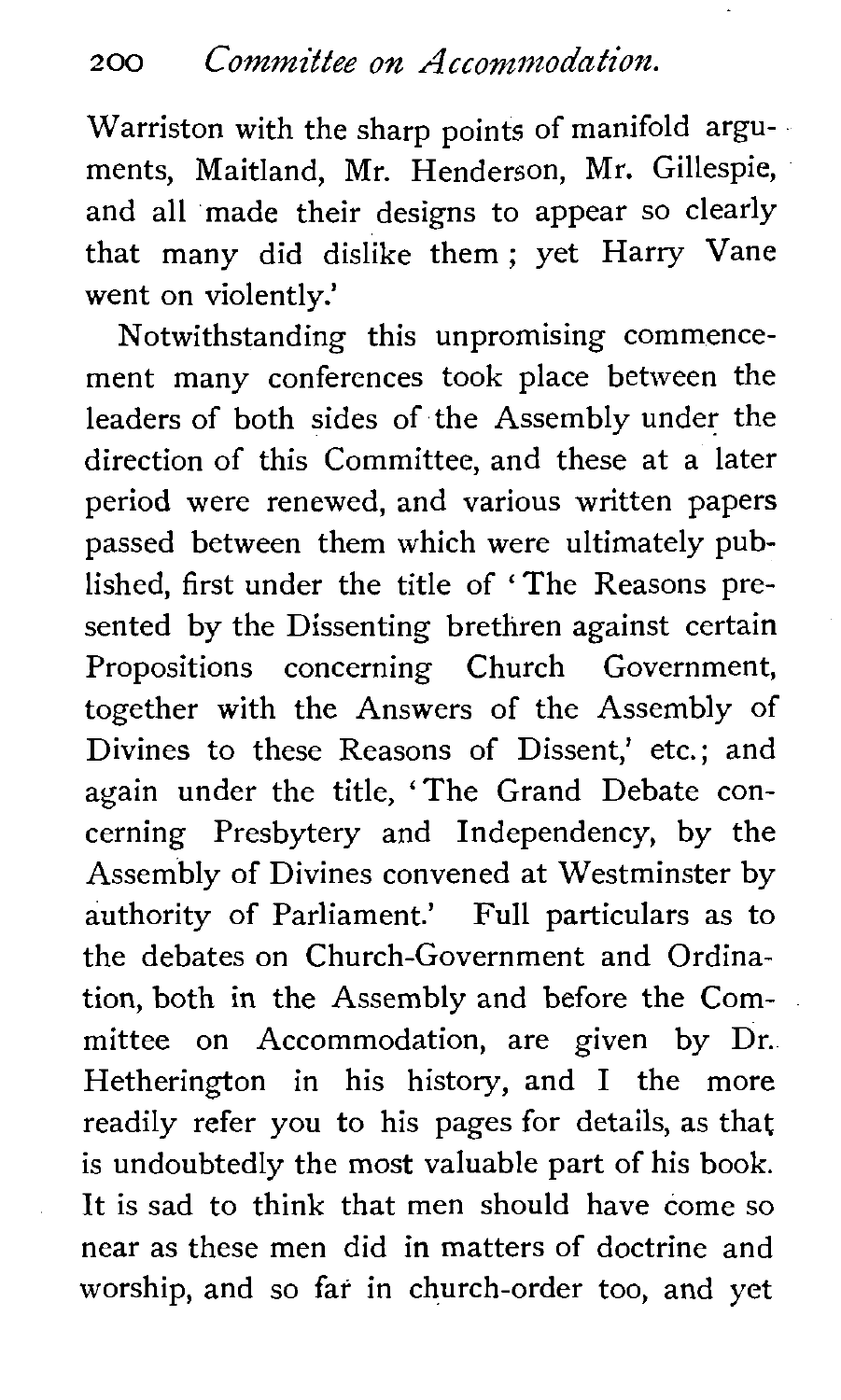should not have been able amicably to arrange the remaining points of difference between them. But the more I have studied the documents the less inclined do I feel to throw the whole blame, or even the larger share of it, on the Presbyterians while admitting that there were faults on their side as well as on the other, infirmities of temper, failure in candour, and thorough straightforwardness, and at times also too stiff and narrow a view of the whole case, and that the Scottish representatives were not more perfect than their neighbours. But, on the other hand, it is to be borne in mind that infirmities of temper and uncandid dealing were not monopolised by them. These failings were shown, at any rate, to an equal extent by their opponents, and they were but a small minority of the nation-probably not as yet in larger proportion among the ministry outside, than they were in the Assembly itself. It was something akin to presumption (and only the more offensive presumption-obstruction we should call it nowadays-if ostentatiously backed by their friends in the army) to demand that the national Church should either be constituted according to the model they advocated, or should get no constitution at all till legal security outside of it were first assured to them. Thus far certainly the Presbyterians had reason on their side when they said : Settle first what the rule is to be ;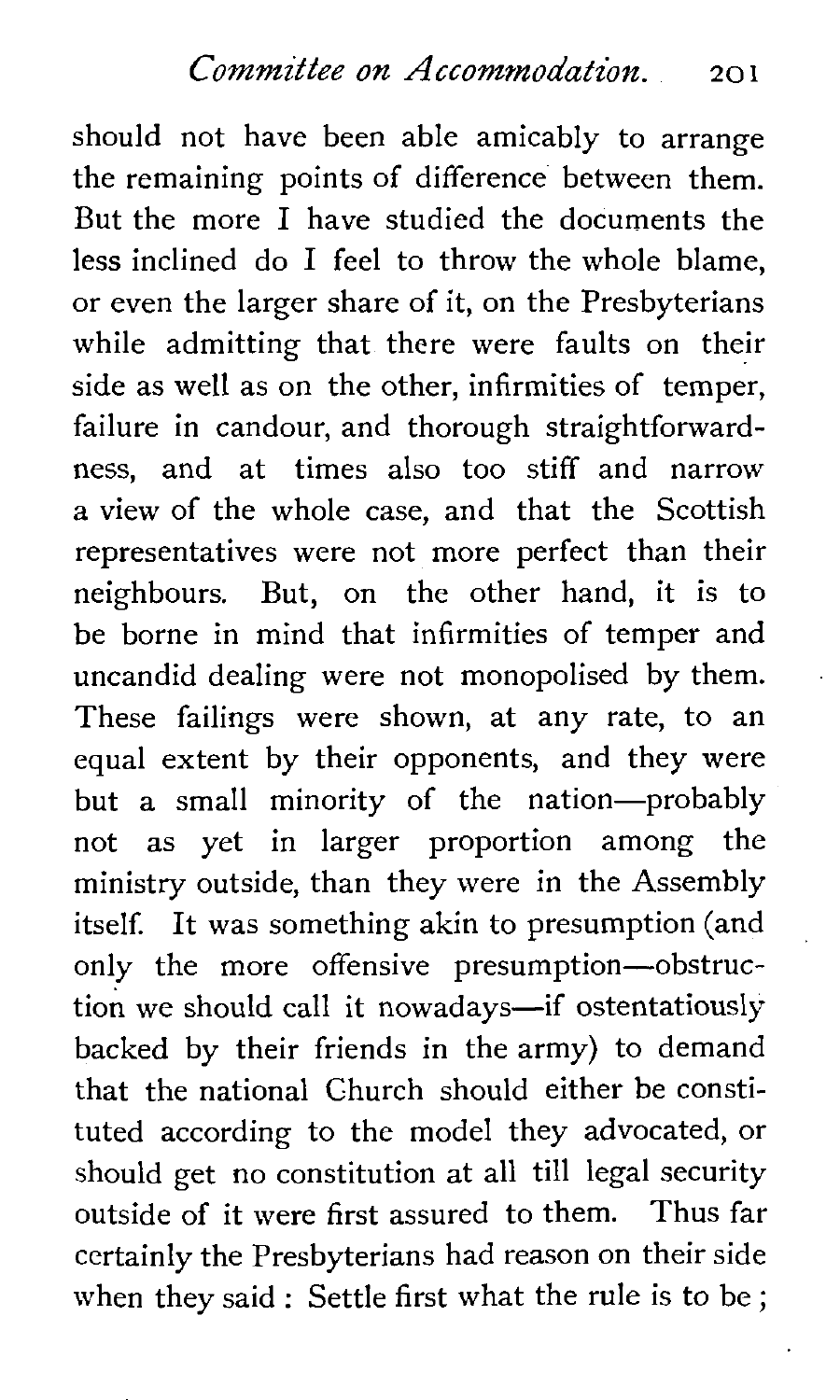### **202 Opinions on Toleration.**

make the national Church as comprehensive as you can, preserving its Protestant character; but do this without more delay, and so give reasonable satisfaction to those who are likely to constitute it, before you proceed to make arrangements for a small minority who are not likely to enter it, and who in fact tell you they are not likely to do so unless you yield to them in other matters than those of the constitution of presbyteries and the authority of synods. Neither were they altogether without reason, according to the generally received principles of their day, when, while promising- to forbear with brethren so orthodox in doctrine and consistent in life-even if they elected to remain outside the Church-they refused to do this by opening a door for the toleration of *all* sects and opinions, even of those who, if they got the upper hand again, would tolerate none but themselves. The orthodox Independents as yet hardly went that length, and even Cromwell in the height of his power did not venture practically to concede that.<sup>1</sup>

**<sup>l</sup>**' We are degenerated into that old, dark, and Egyptian spirit that we seemed to have escaped  $\ldots$  in the putting a stop unto any further light and further reformation above what their carnal principles would bear, and in compliance with and clasping about the powers of the world for their defence therein, and for the putting a check upon all further truth and reformation than that which consisted with the safety of their place, order, and nation, and suchlike worldly interests; which course, as it was the ruin of them that are already fallen, so will it prove to this generation if they repent not and do their first works.' $-A$  *lamenting word, showing that there is a desertion come upon us,* etc. London, 1657.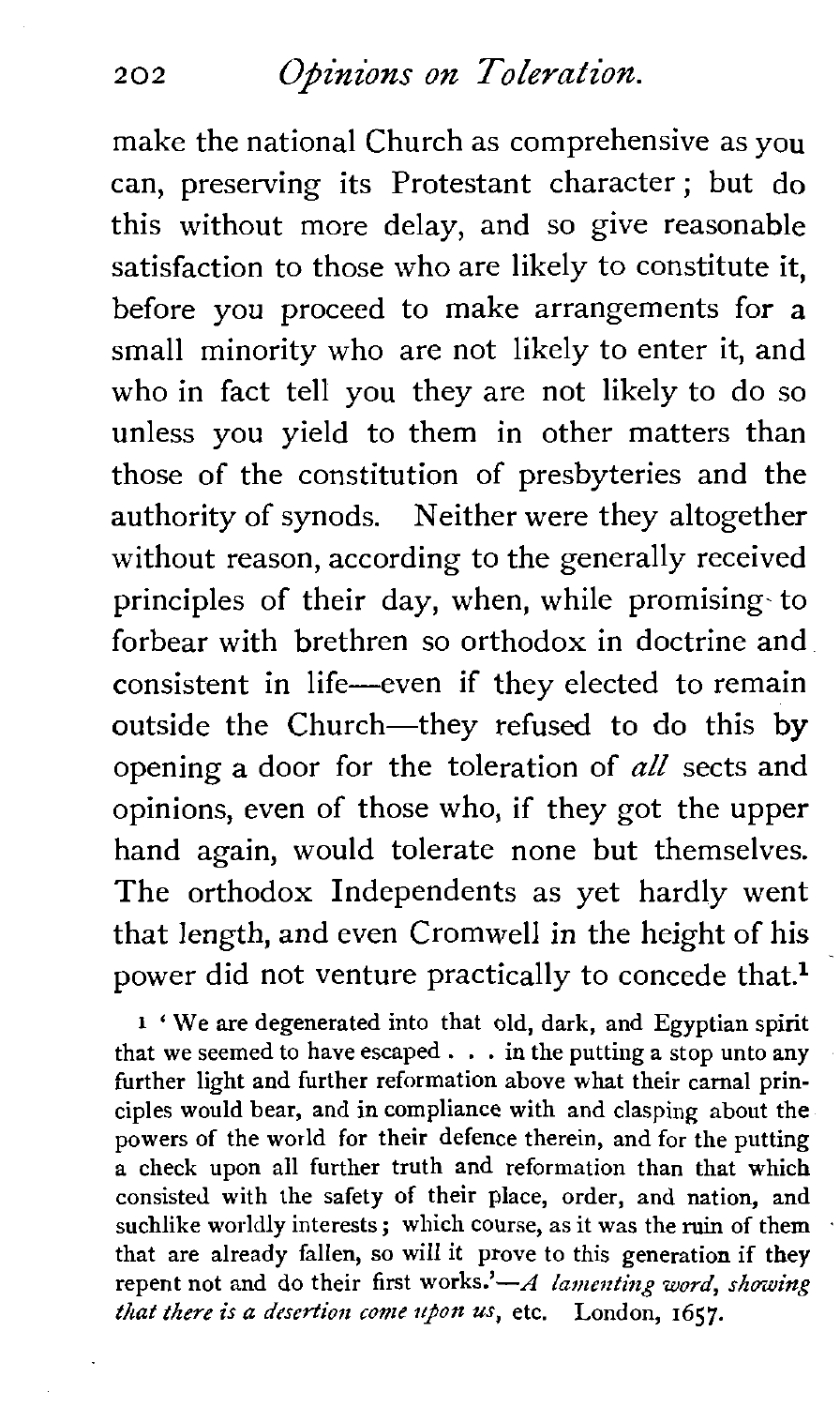Dr. Owen enumerated no fewer than sixteen fundamentals which all who were to be tolerated should hold. The amount of indulgence the majority were prepared to grant them within the Church was such as their own predecessors would have accepted with gratitude at the hands of the bishops. They were to be permitted to hold lectureships and even parishes without being subject to the *classes,* provided they did not attempt to gather congregations from other parishes. Their adherents in other parishes, if they ordinarily attended their parish churches, were not to be pressed to communicate there, and would no doubt have been winked at in communicating now and then elsewhere. But their claim to be allowed to hold charges in the national Church, and yet to gather congregations out of other parishes and congregations within its bounds, was one that could not possibly be conceded, and to that they tenaciously adhered. Neither could their claim be granted to exclude from sealing ordinances without appeal, all in their parishes who, however credible their profession might be, or blameless their life, did not exhibit such evidence of a work of grace as to satisfy the congregation that they were truly regenerate persons. In this they had the Parliament more decidedly hostile to them than even the Assembly, and were the first to feel the effects of that Erastian interference which they had themselves rather encouraged. It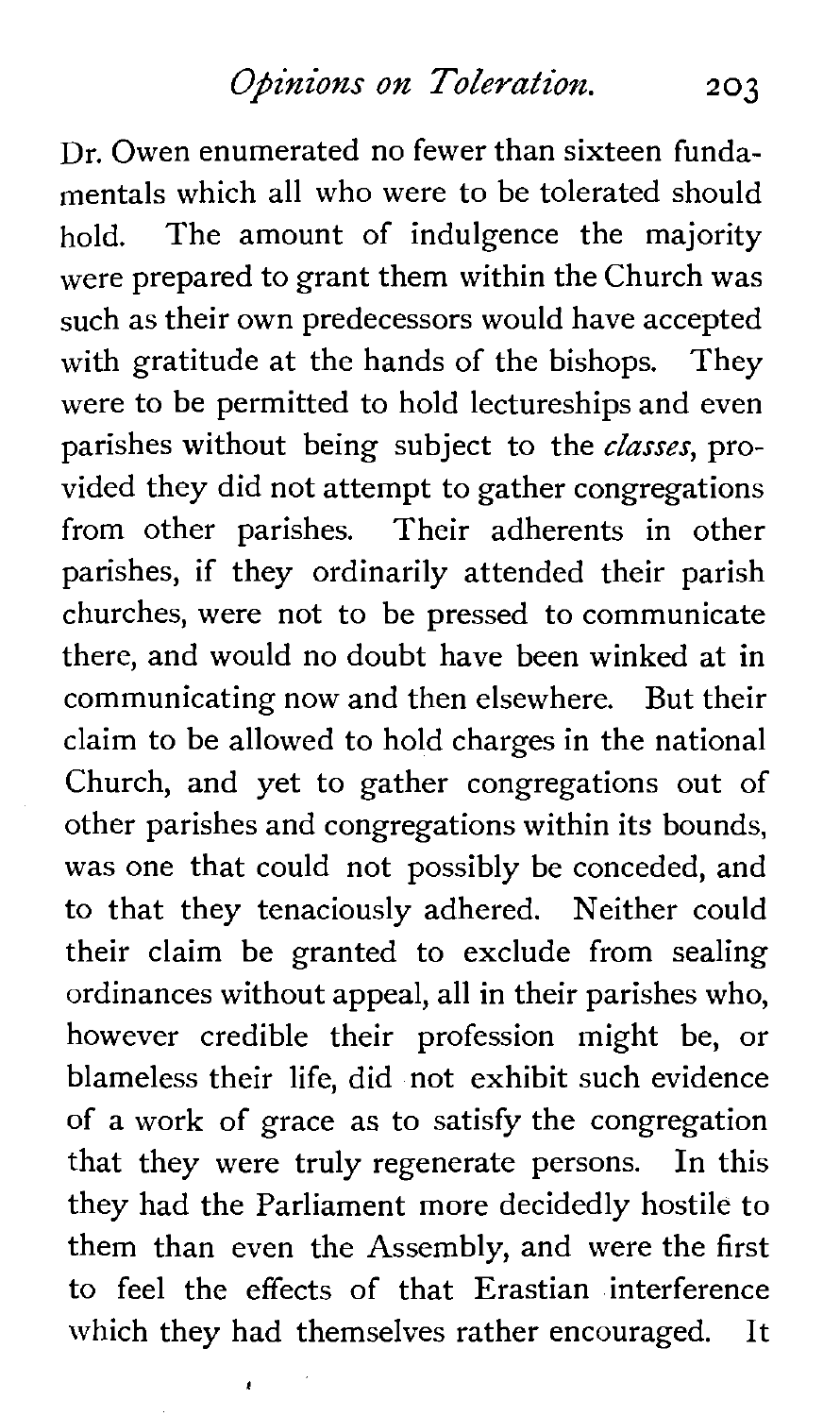#### **Opinions on Toleration.**   $204$

was on this rock the scheme of accommodation was really and finally wrecked, according to their own confession, 'as the House had not thought meet as yet to give power by a law to purge the congregations, and as the rule for purging proposed by the Assembly was not only short but exclusive of what they thought was required in church members.' Gillespie, Henderson, Reynolds, and many others, would have yielded much to retain them within the reconstituted church, but this they could hardly yield without turning their backs on the National Reformed churches generally, and becoming in fact Independents themselves.

I have said that the Independents did not venture to plead for a general or unlimited toleration of sects in the Assembly. So far from it that, while they generally objected to the **expediency** of inserting in the Confession of Faith the strong statement in chap. xx., that for publishing of such opinions, or maintaining of such practices as are contrary to the light of nature and the known principles of Christianity, whether concerning faith, worship, or conversation, etc., heretics may be proceeded against, not only by the censures of the Church, but by the power of the civil magistrate, only one of them ventured to record his dissent against the *truth* of the proposition.<sup>1</sup> The leading Independent ministers were not so greatly in

**1** Minutes of the Assembly, p. **297.**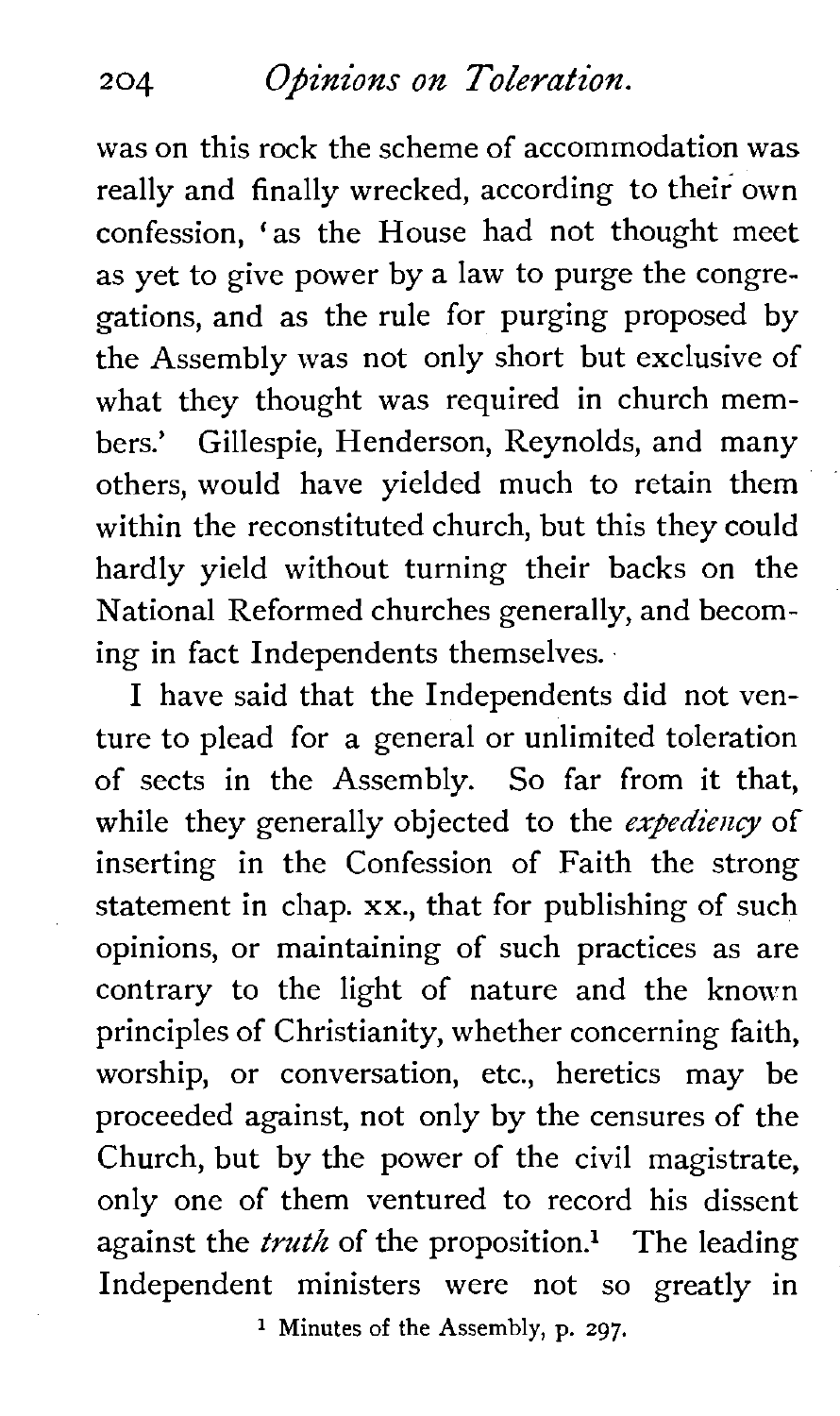advance of the Presbyterians in regard to toleration as is generally supposed, and their brethren in New England even lagged behind many of the Presbyterians in old England. It was only by circumstances that they were led latterly to make common cause with the sectaries. The earlier utterances even of such a man as Owen, already referred to, are not much in advance of the following earlier ones of Gillespie:<sup>1</sup> 'When I speak against liberty of conscience, it is far from my meaning to advise any rigorous or violent course against such as, being sound in the faith, holy in life, and not of a turbulent or factious carriage, do differ in smaller matters from the common rule. " Let that day be darkness, let not God regard it from above, neither let the light shine upon it," in which it shall be said that the children of God in Britain are enemies and persecutors of each other.' They are still less in advance of those expressed by the ministers of Essex in their **Testimony to** *the*  **truth of** *Jesus* **Christ,** in which, while soliciting the ratification of the Confession of Faith and the establishment of church-government as set forth by the Assembly, and mourning that under pretext of liberty of conscience, Popery, Arminianism, So-

**<sup>1</sup>**Sermon before House of Commons. To the Assembly he said, ' I wish that instead of toleration there may be a mutual endeavour for a happy accommodation  $\ldots$  There is a certain measure of forbearance, but it is not so seasonable now to be talking of forbearance but of mutual endeavours for accommodation.'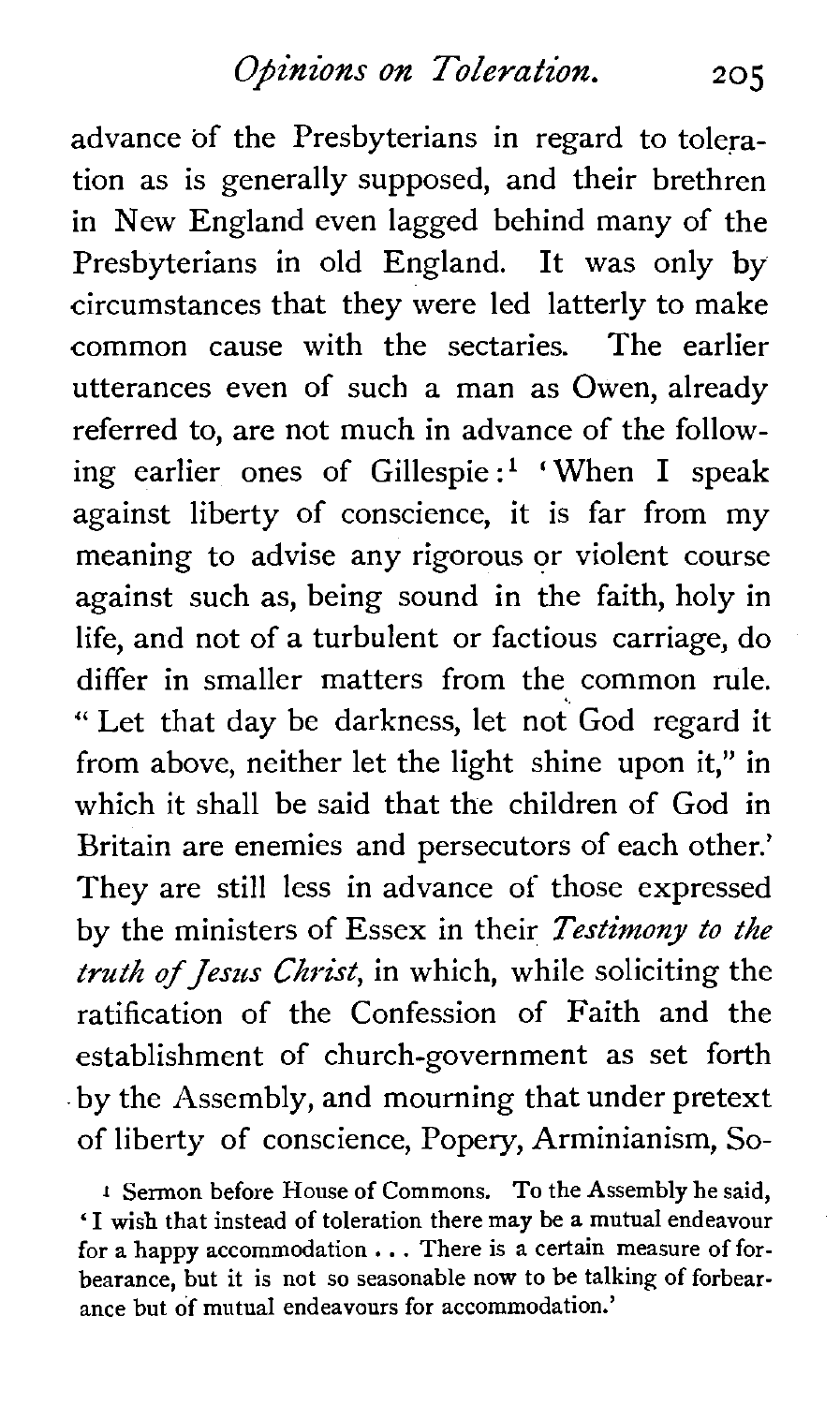# **206 Opinions on Toleration.**

cinianism, and various other heresies are tolerated, they yet state that they 'judge it to be most agreeable to Christianity that tender consciences of dissenting brethren be tenderly dealt withal.'<sup>1</sup> I have shown you in a former lecture that some of the earlier Puritans had very sound ideas on this subject of toleration. $2$  The plea for it published in the beginning of the 17th century, even if it be not, as it professes, the production of a Puritan, would not have come out in the name of one, if there had been none among them favourable to the principle of toleration at that date. Nay, even in those times of excitement and commotion, when from their' dread of the wild opinions that came to light on the removal of the old ecclesiastical restraints, several were giving utterance to very rash and narrow sentiments, there were others among *them*  as well as among the Independents who were working their way to sounder views. Take for instance the following from the *Vindication of the Presbyterial Government and Ministry* issued by the Provincial Assembly of London in  $1649$ :

We abhor an over rigid urging of uniformity in circumstantial things, and are far from the cruelty of that giant who laid upon a bed all he took, and those who were too long he cut them even with his bed, and such as were too short he stretched out to the length of it. God hath not made all men of a length nor height. Men's parts, gifts, graces, differ ; and if there should be no forbearance in matters of inferior

**E. 438.** No. **4, p. 3. 2 See p. 16.**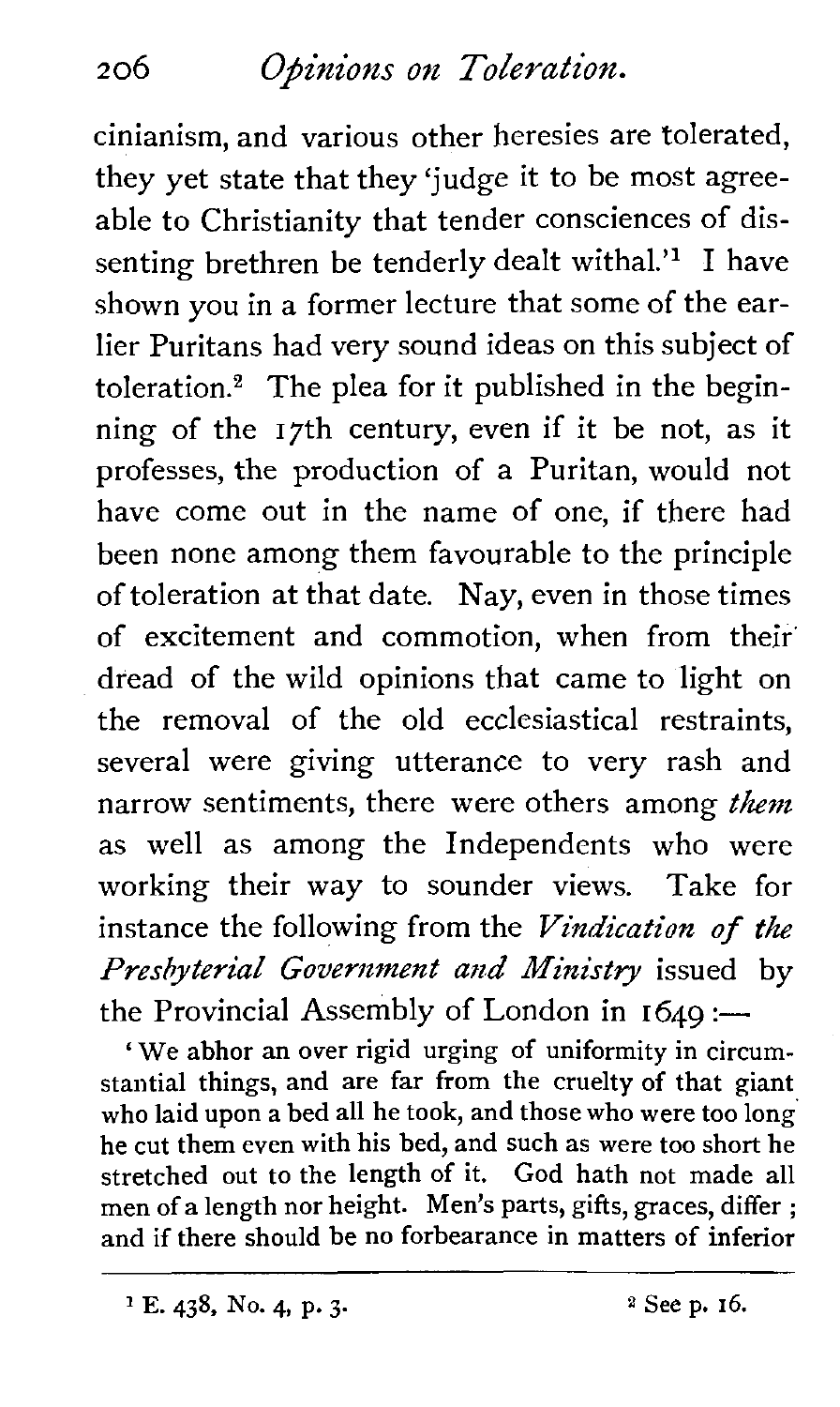alloy, all the world would be perpetually quarrelling. If you would fully know our judgments herein we will present them in these two propositions : I. That it is the duty of all Christians to study to enjoy the ordinances of Christ in unity and uniformity as far as it is possible.' Then, after showing that Scripture calls for such unity as well as for purity, and that God had promised it and Christ had prayed for it, they proceed to argue that it was certainly a duty incumbent on all Christians to labour after it. 2. 'That it is their duty to hold communion together as one church in what they agree, and in this way of union mutually to tolerate and bear with one another in lesser differences,' according to the golden rule of the Apostle set forth in Phil. iii. 15, **16.**  Then, after stating that this was the practice of the primitive Christians, they proceed : 'We beseech you therefore, brethren, that you would endeavour to keep the unity of the spirit in the bond of peace, for there is one body and one Spirit, even as ye are called in one hope of your calling, one Lord, one faith, one baptism. . . For our parts we do here manifest our willingness (as we have already said) to accommodate with you, according to the word, in a way of union, and (such of us as are ministers) to preach up and to practise a mutual *forbearance and toleration in all things that may consist*  with the fundamentals of religion, with the bower of god*liness, and with that peace which Christ hath established in hischurch.* But to make ruptures in the body of Christ and to divide church from church, and to set up church against church, and to gather churches out of true churches, and because we differ in some things to hold church communion in nothing, this we think hath no warrant out of the word of God, and will introduce all manner of confusion in churches and families, and not only disturb but in a little time destroy the power of godliness, purity of religion, and peace of Christians, and set open a wide gap to bring in Atheism, Popery, heresy, and all manner of wickedness.'-Pp. 119-121.

Or we may take the views of Dr. Reynolds, as set out at length in his two sermons preached before the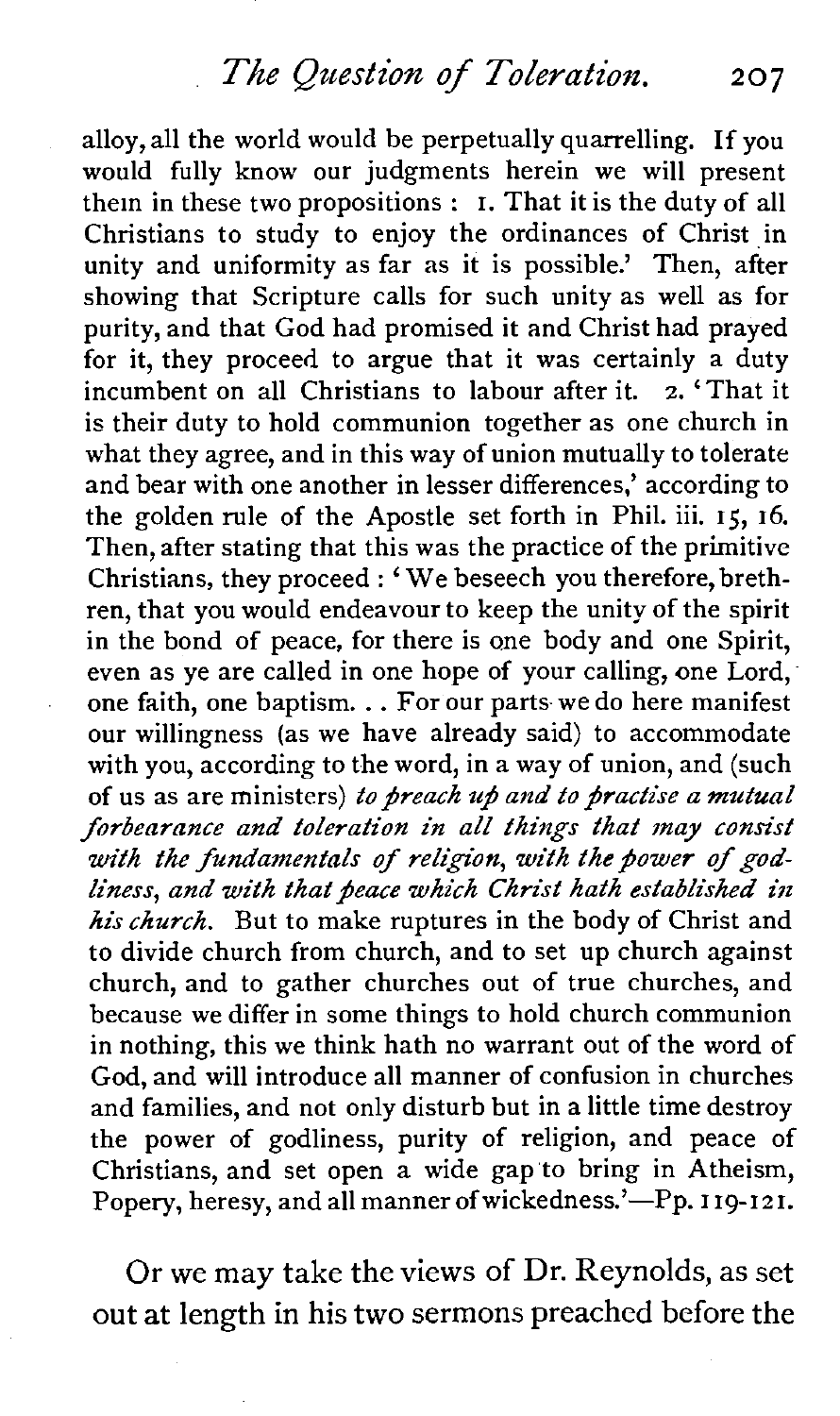*208 The Question of Toleration.* 

Parliament after Cromwell's death when the Presbyterian Church may be said to have got a new lease of power and been in more hopeful case than ever before. In the case of the unavoidable differences of good men, 'there ought to be mutual charity, meekness, moderation, tolerance, humanity used, not to judge, despise, reject, insult over one another, not to deal with our weaker brethren . . . as with aliens, but as with brethren.' In order to this, he says we ' must distinguish of opinions,' some being fundamental relating to those necessary doctrines on which the House of God is built, the errors contrary whereunto are pernicious. Others are only in the superstructure-not points of faith but questions of the schools. Such, in the Apostle's time, were the disputes touching meats and drinks and days ; and such in our days are those 'touching forms of discipline and government in the Church wherein men may abound in their own sense with meekness and submission to the spirits of the Prophets.' ' When the foundation and necessary doctrines of law and gospel, of faith and worship and obedience are safe.. . there, in differences of an inferior nature which do not touch the essentials . . . of religion, *mutual tolerance*, meekness and tenderness, is to be used.' In regard to the duty of the magistrate he says : ' If undue passions and exasperations happen, the Christian magistrate may interpose by his authority to forbid and moderate them.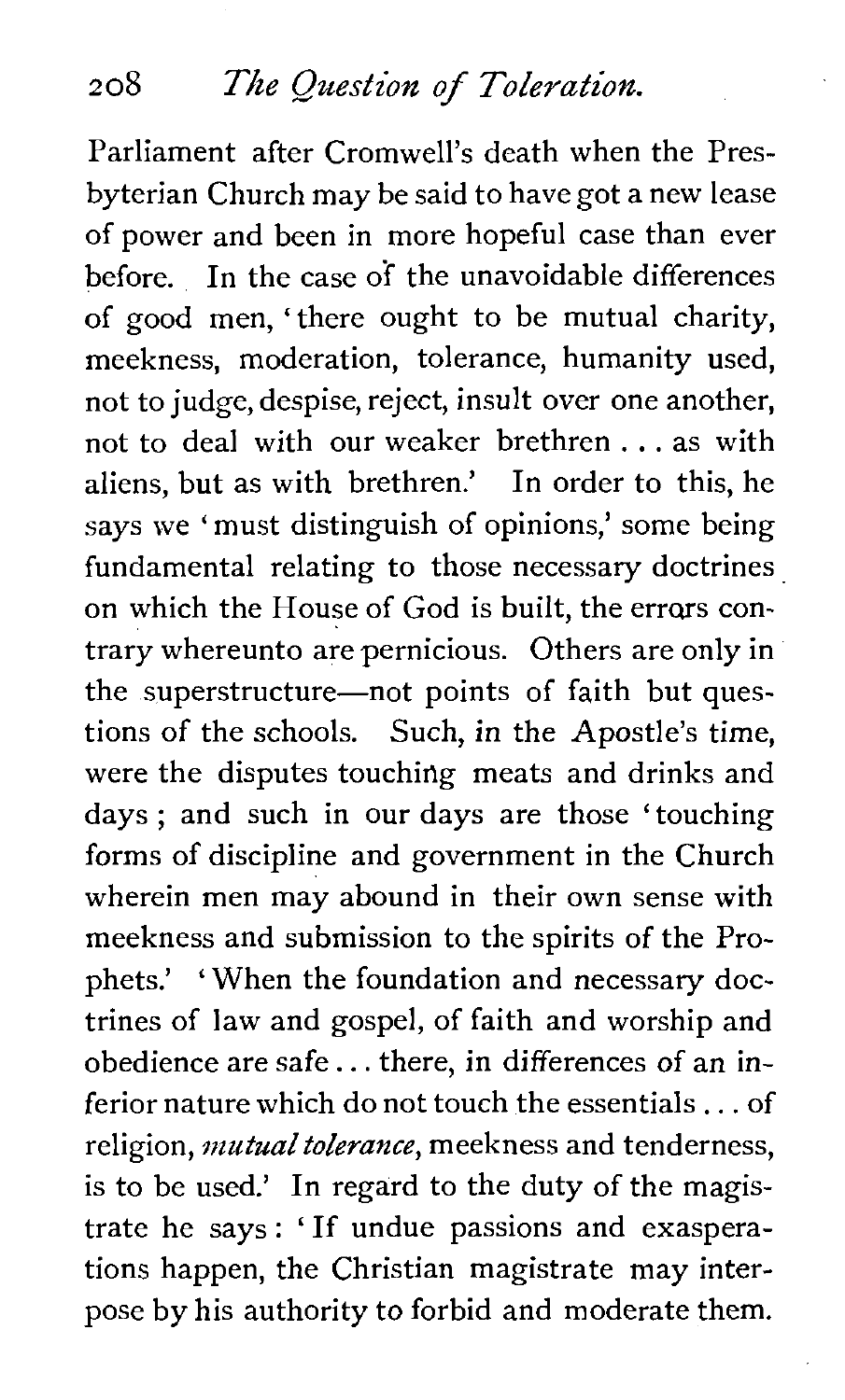He may. . . call colloquies wherein there may be a fraternal and amicable debate and composure of them. And if after all this, differences be not perfectly healed . . . brethren must mutually bear with one another and pray for one another, and love one another; whereunto they have already attained they must walk by the same rule and mind the same things, and wherein they yet differ, wait humbly upon God to reveal his will unto them ; *where one and the same straight road to heaven is* kept, *a small dtfference ofpaths* doth *not hinder travellers from coming to the same inn at night.'^* ' It admits of being shown,' says Dr. M'Crie in his *Annals of English Presbytery\** ' that even the hypothetical intolerance of some of our Presbyterian fathers differed essentially from Romish and Prelatic tyranny. . . . In point of fact it never led them to persecute, it never applied the rack to the flesh, or slaked its vengeance in blood or the maiming of the body. . . If there is one point in which the English Presbyterians may be said to have failed, it was in their extreme reluctance to *impose* subscription to their creed, even as a term of ministerial communion. So sorely had they smarted from oaths and subscrip tions under the *régime* of Laud and his high church predecessors, that they had conceived a rooted aversion to all sorts of *"impositions"* name and thing.' Even Baillie, who was more narrow than <br><sup>1</sup> Reynolds' Works, pp. 937, 948. **I** Pp. **198, 191.**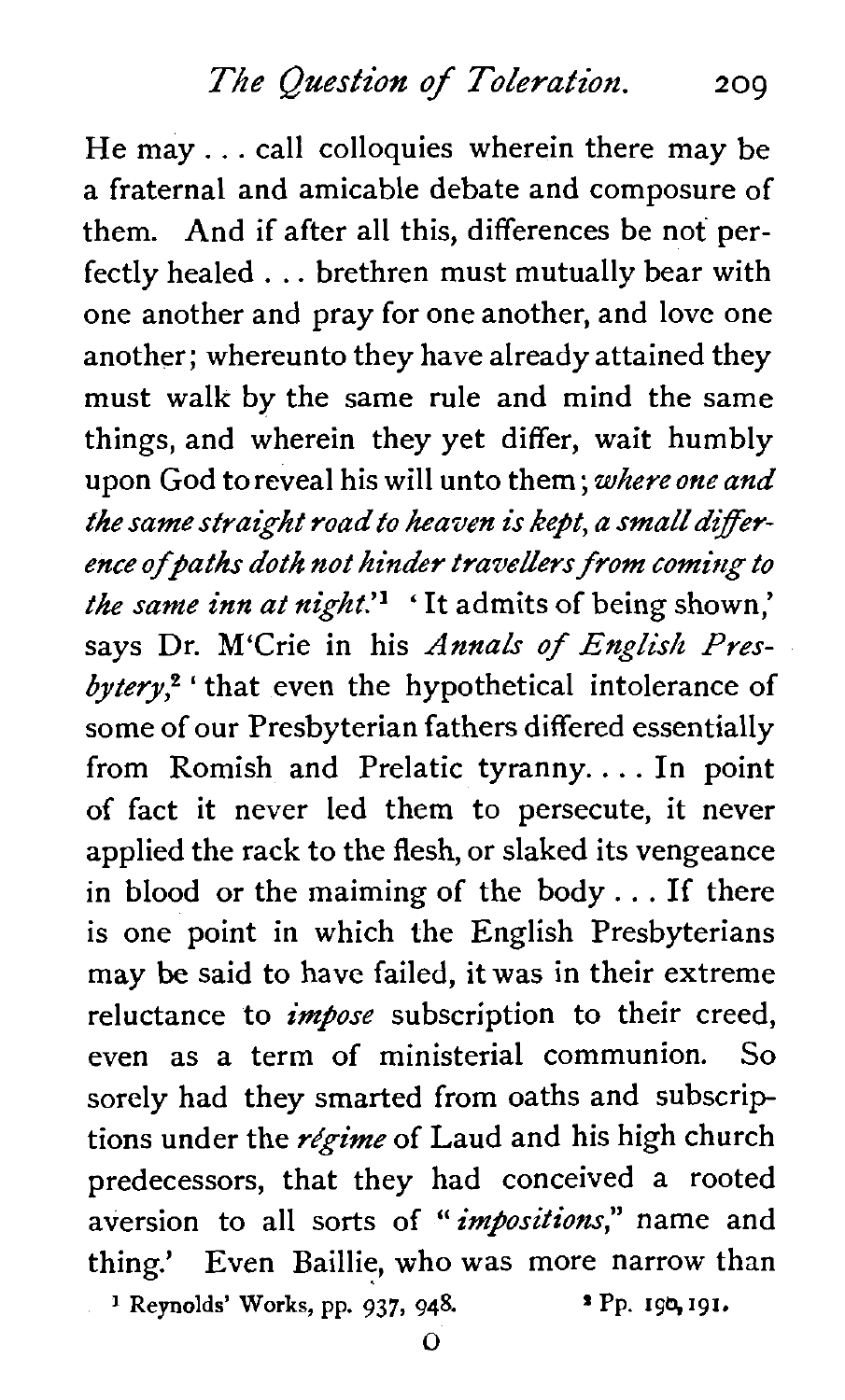#### **<sup>2</sup>10** *The Question* **of** *Toleration.*

many of the English, in his Dissuasive from *the*  Errors of the Time, thus endeavours carefully to distinguish between what he desired and the Court of High Commission had practised : ' But if once the government of Christ (meaning of course presbytery) were set up among us we know not what would impede it by the sword of God alone, without any secular violence, to banish out of the land those spirits of error, in all meekness, humility, and love, by the force of truth convincing and satisfying the minds of the seduced. Episcopal courts were never fitted for the reclaiming of minds. Their prisons, their fines, their pillories, their nose-slitting, ear-croppings, and cheek-burnings did but hold down the flame to break out in season with the greater rage. But the reformed presbytery doth proceed in a *spiritual method* eminently fitted for the gaining of hearts ; they go on with the offending party with all respect : they deal with him in all gentleness from weeks to months, from months sometimes to years, before they come near to any censure.' No doubt it was by means of preaching and teaching, by church discipline and censures that the best of them intended and hoped to keep the English as well as the Scottish nation united in one great national Church, but whether they would have succeeded had they been allowed untrammelled to carry out their purpose, or whether, if they had failed, the more narrow